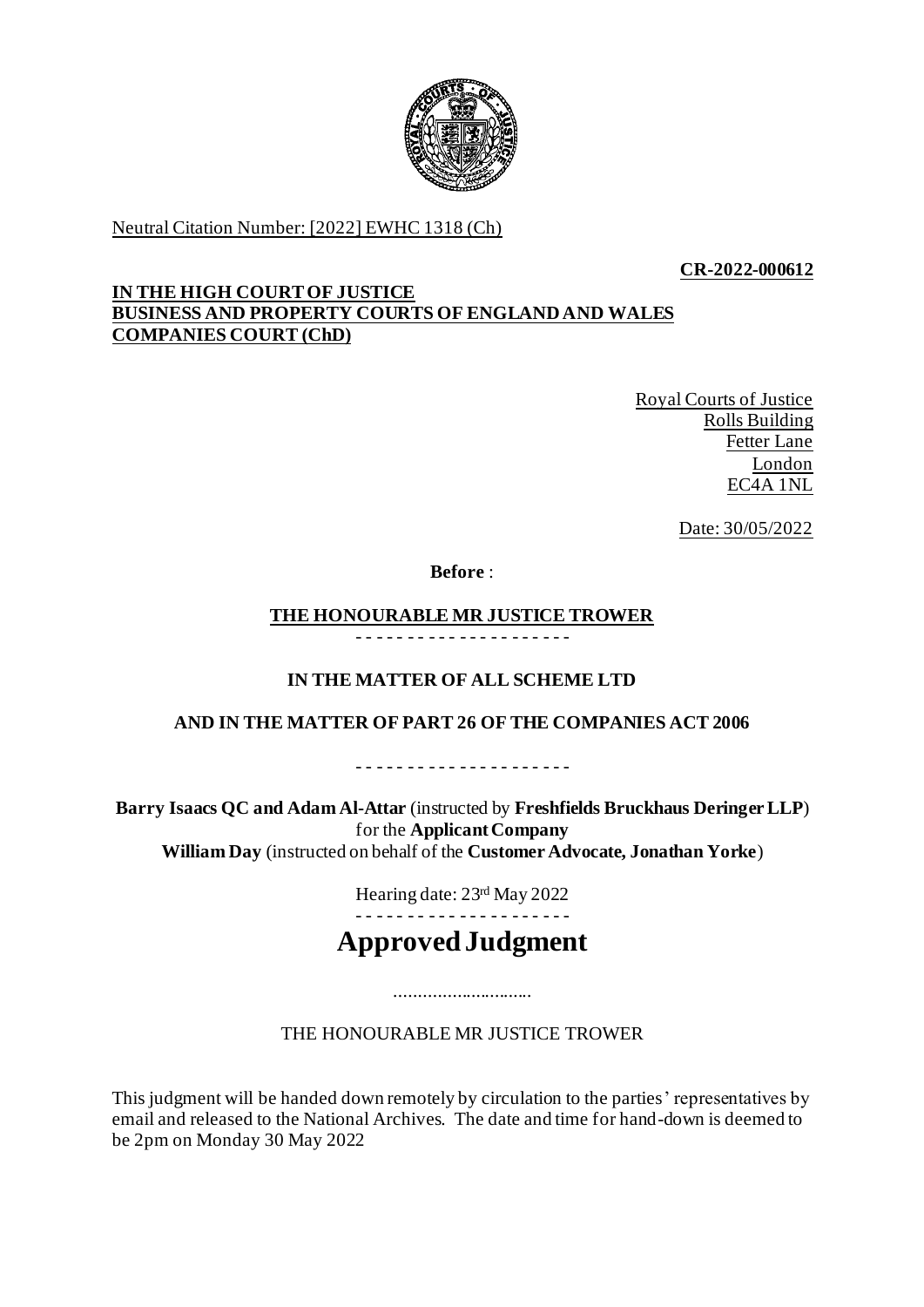## **Mr Justice Trower:**

### Introduction

- 1. This judgment is concerned with an application by ALL Scheme Limited ("SchemeCo")for the sanction of two proposed and alternative schemes of arrangement (the "Schemes") under Part 26 of the Companies Act 2006 ("CA 2006"). The Schemes have been referred to as the New Business Scheme ("NBS") and the Wind Down Scheme ("WDS") and I shall use the same abbreviations. At the conclusion of the hearing on 23 May 2022, I announced that I would make the order sought by SchemeCo in relation to the NBS. These are my reasons for making that order.
- 2. The business with which the Schemes are concerned has been conducted by Amigo Loans Ltd ("ALL"). It is an indirect subsidiary of Amigo Holdings PLC ("Holdings"), a public company listed on the Official List of the London Stock Exchange and the holding company of the Amigo group. One of its sister companies is Amigo Management Services Limited ("AMSL"). Where is it unnecessary to distinguish between companies within the group I shall refer to them as Amigo.
- 3. ALL is a provider of 'guarantor loans' in the UK. Guarantor loans are mid-cost credit offered to those who, because of their credit histories, cannot borrow from mainstream lenders. The loans involve a second individual in the lending relationship, typically a family member or friend with a stronger credit profile than the borrower, who guarantees loan repayments. Since January 2005, ALL has entered into approximately 927,000 guarantor loan agreements and has had 507,144 borrowers and 536,097 guarantors. There are approximately 81,000 customers with current guarantor loans.
- 4. In recent years, Amigo has received a significantly increased number of customer complaints related to ALL's lending activities. These complaints relate to the affordability of loans for both borrowers and guarantors. As at 31 December 2021, Amigo's estimate of the extent of the redress liabilities arising out of those complaints (for which any one or more of ALL, AMSL and Holdings may be liable) was £347.5 million which Amigo is unable to pay in full. These liabilities include sums owed to the Financial Ombudsman Service ("FOS") in respect of case fees for handling previous complaints.
- 5. The consequence of these liabilities being incurred is that Amigo is insolvent on a balance sheet basis. Amigo will also be cashflow insolvent if ALL is not permitted to recommence lending. I will give a little more detail later, but I am satisfied that in those circumstances there are good and sufficient grounds for concluding that, if neither the NBS nor the WDS were to be sanctioned and come into effect, it would be proper for ALL to be placed into administration. Indeed, the directors of ALL have undertaken to the court that, if sanction of both of the Schemes is refused, they will take such action as is necessary to appoint administrators of ALL as soon as possible.
- 6. As part of the solution for addressing the problems caused by the extent of Amigo's redress liabilities, SchemeCo was incorporated as a wholly owned subsidiary of Holdings for the purpose of promoting a scheme of arrangement. It has assumed joint liability with ALL, Holdings and AMSL by way of deed poll in respect of the redress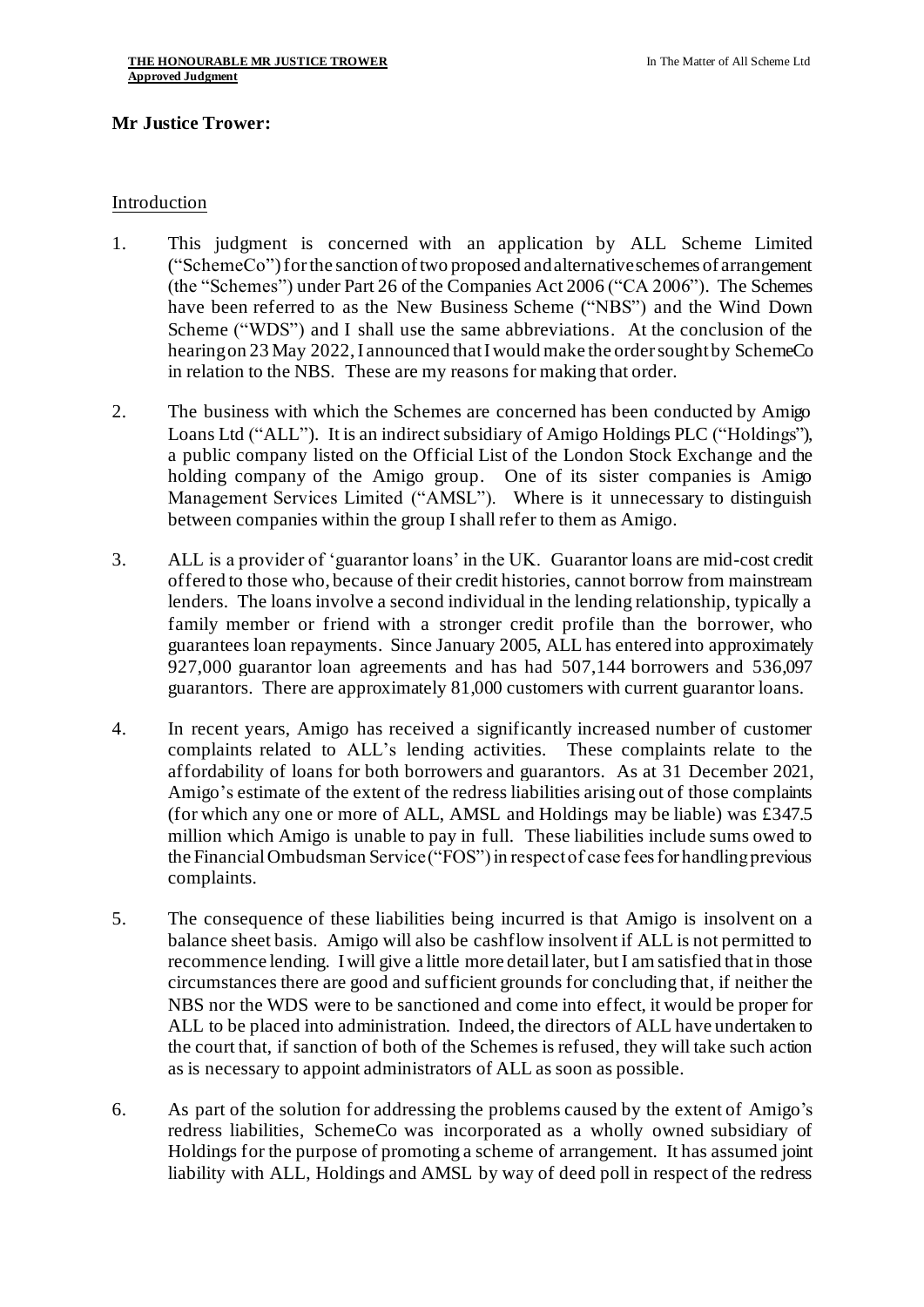liabilities in respect of loans made between 28 January 2005 and 21 December 2020. I address the legal issues which arise in relation to this structure a little later in this judgment. For present purposes it suffices to say that I am satisfied that the structure which has been adopted did not cause me to consider that the NBS ought not to be sanctioned.

## The Previous Scheme

- 7. In January 2021, SchemeCo proposed a predecessor scheme of arrangement which was approved by the statutory majorities on 12 May 2021 (the "previous scheme"). The purpose of the previous scheme was to provide a mechanism (including the imposition of a bar date) for the determination of the claims of scheme creditors and to establish a fund to be used to pay a dividend on their claims. The scheme creditors were in turn to release their claims against members of the Amigo group. SchemeCo's best estimate was that they would receive approximately 10p in the  $\pounds$  plus the possibility of benefiting from further payments into the fund depending on the total amount of redress falling to be set off against outstanding borrowings and a share of Amigo's future profits.
- 8. However, although approved by the statutory majorities, the previous scheme was opposed by the Financial Conduct Authority ("FCA") and in a judgment dated 24 May 2021,reported as*In Re ALL Scheme Limited* [2021] EWHC 1401 (Ch), Miles J declined to sanction it. In that judgment, Miles J explained that:
	- i) he was not satisfied with the directors' evidence of imminent administration;
	- ii) it was not properly explained to scheme creditors that existing shareholders would retain their shares and thereby benefit from a reduction in customers' redress claims and a future return on their shares;
	- iii) the directors had not adequately explored the prospect of a better alternative to the scheme he was being asked to sanction, in particular, through a market recapitalisation to raise funds to pay creditors and / or an equitization of their claims.
- 9. Miles J held that the legal consequences of these findings were that the approval of the majority at the scheme meeting was not representative of the class as a whole. The reason for this was that the creditors were not able to take a properly informed view, having regard to the deficiencies in the explanatory statement. He decided that the Court should therefore assess whether to sanction the predecessor scheme having regard to all the circumstances, including by having regard to what other scheme of arrangement might be proposed. Having carried out that exercise, Miles J determined that the scheme in the form then proposed ought not to be sanctioned because the existing shareholdings were to remain intact with the prospect of achieving future value from their shares, in circumstances in which customers' redress claims were to be compromised by an arrangement. Miles J was not satisfied that Amigo was unable to propose better terms.
- 10. It is clear from Miles J's judgment that his decision was informed by the FCA's attitude to the previous scheme, and he agreed with a number of the submissions it had made as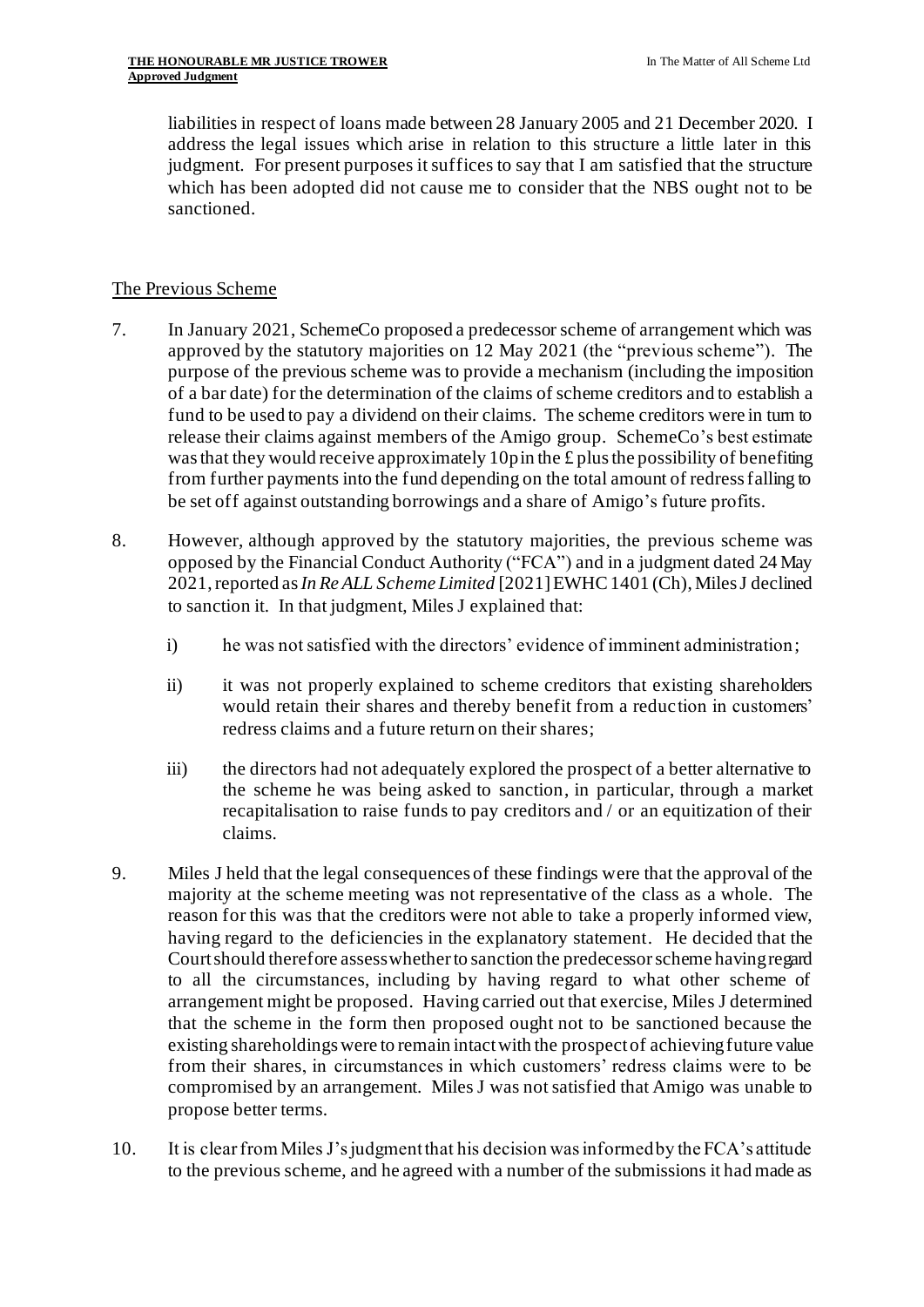to its deficiencies and the processes that had been adopted for obtaining its approval and seeking its sanction. This is in marked contrast to the position of the FCA on the present application. The FCA does not oppose the sanction of the Schemes, it has not appeared by counsel and has said that it would not be in furtherance of its statutory objectives to do so. It has explained in correspondence that it has continued to engage with Amigo as its new proposals have developed and it is clear that its level of involvement has been such that it would have drawn any concerns that it may continue to have to the court's attention. It has not done so, and while it is self evident that the question of sanction is for the court and not the FCA, the FCA's attitude was a material factor in my assessment of some of the considerations I have taken into account in deciding whether I ought to grant the relief sought.

## The Schemes

- 11. SchemeCo applied first for the sanction of the NBS. It made clear in its skeleton argument that it was only if I were to consider that the NBS should not be sanctioned that it would propose sanction of the WDS by way of alternative. As I decided that the NBS should be sanctioned, it is not necessary to conduct a detailed analysis of the respects in which the WDS was advanced as a better alternative than the appropriate comparator. However, it remains relevant as an illustration of an alternative to administration which Scheme Creditors have had an opportunity to consider, and which supports Amigo's view that, in the absence of sanction of one or other of the Schemes, a formal distributing administration is the only realistic alternative.
- 12. The terms of the NBS can be outlined as follows:
	- i) The creditors who will be bound by the terms of the NBS are customers in respect of loans advanced by ALL, guarantors of those loans (together "Customer Creditors") and the FOS in respect of complaints handing fees (together with Customer Creditors "Scheme Creditors").
	- ii) The Schemes will release ALL, AMSL and Holdings from all of Amigo's liabilities to pay any amounts to any person in relation to making or administering an Amigo loan, save for certain excluded liabilities, being intercompany debts and liabilities to customers and the FOS admitted or adjudicated prior to 21 December 2020.
	- iii) The release is granted in exchange for the payment of dividends from the Scheme Fund, the amount of which will depend on which of two solutions is adopted (the "Preferred Solution" or the "Fallback Solution" as to which see below).
	- iv) The amounts payable are to be calculated by a payment percentage calculated by the Scheme Supervisors by a method prescribed in the Schemes.
	- v) Provision is made for a bar date or Claims Submission Deadline such that Scheme Creditors' claims will be capable of proof against SchemeCo if but only if submitted within six months after the date on which the Scheme becomes effective.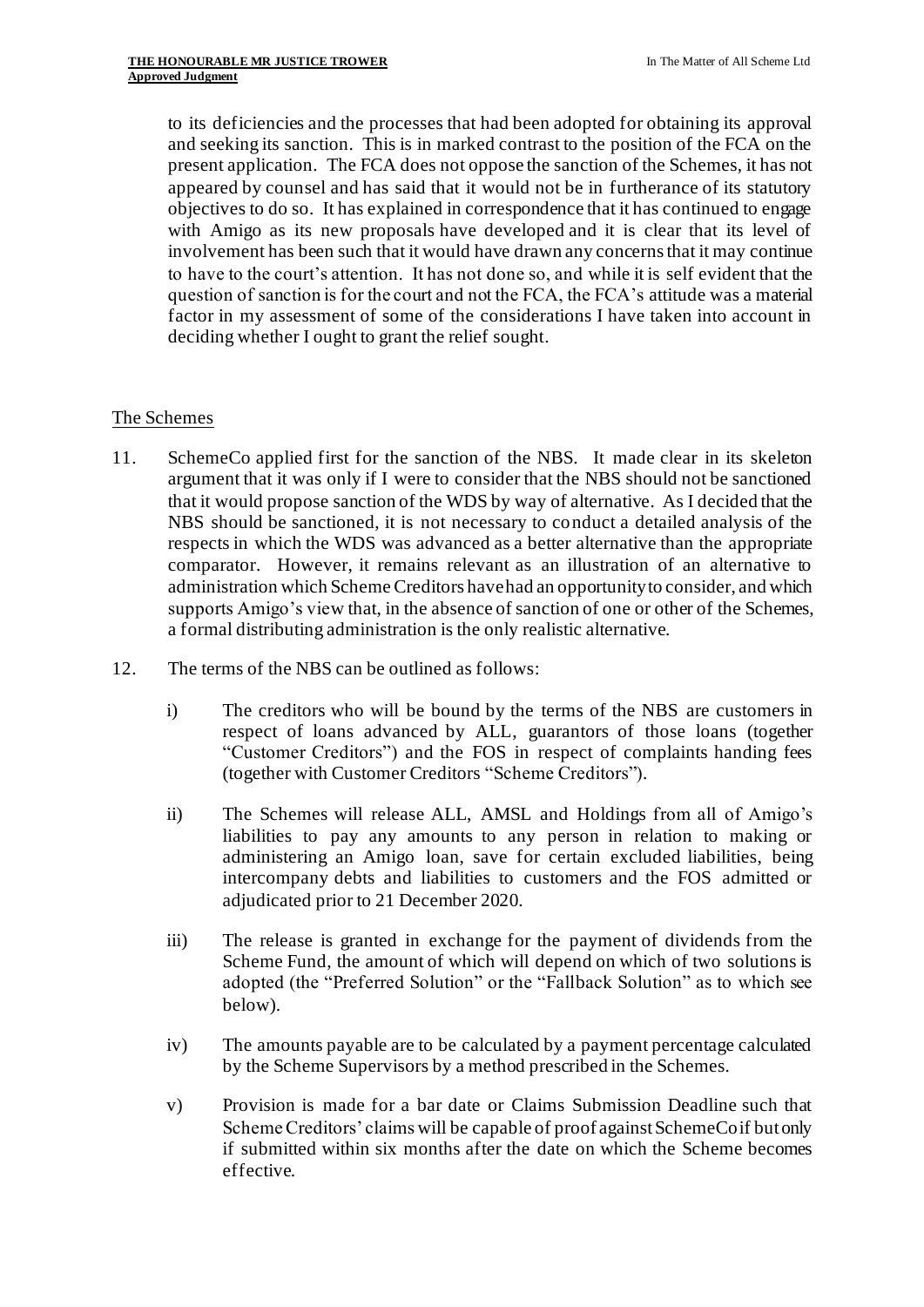- vi) Liabilities to Scheme Creditors which are not proved by the bar date will be extinguished. If they are proved in time, scheme liabilities on which dividends are to be paid will be admitted either by agreement or following an adjudication. The adjudication procedure is modelled on that which would apply in administration, but it is streamlined to provide for a quicker and cheaper dispute resolution process.
- vii) Provision is made for set off, which works in relation to redress claims in the following way. Any current loan balance of the amount initially borrowed will first be reduced by the full amount of compensation a Customer Creditor is owed, calculated as at the date on which the NBS becomes effective. In the event that the Customer Creditor is owed more than the amount initially borrowed, their claim in the NBS will be for the net amount.
- 13. The NBS provides for two alternative solutions:the Preferred Solution and the Fallback Solution, the implementation of which will depend on whether or not two conditions (called the New Business Conditions) are satisfied. The first of the New Business Conditions is that, within 9 months of the NBS becoming effective, the FCA allows ALL to restart lending. The second is that within 12 months of the NBS becoming effective Holdings issues at least 19 ordinary shares for every 1 ordinary share in issue immediately beforehand (the "Share Issue"). The Share Issue therefore mandates the dilution of Holdings' existing shareholders by at least 95% in respect of their existing shareholdings.
- 14. The Scheme Fund out of which dividends are to be paid is to be held by SchemeCo on trust and will start to be constituted before it is known whether or not the New Business Conditions will be satisfied. A first funding payment of £60 million will be paid by ALL into the trust account no later than 5 business days after the date the NBS becomes effective. This is the time from which the release takes effect. A second funding payment of £37 million will be paid into that account by no later than 9 months after that date.
- 15. If the New Business Conditions are satisfied, the Preferred Solution will be implemented. This will mean that £15 million from the proceeds of the Share Issue (called the Top Up Amount) plus such further amount if any as the investors in the Share Issue will tolerate being paid to Scheme Creditors (called the Excess Cash Account) is paid into the trust account. Payment is to be made within 10 days of the New Business Conditions being satisfied. A further figure called the Turnover Amount will be added to the Scheme Fund if, after allowing for a liquidity reserve, ALL's net collections from its loan book before 31 October 2023 exceed £97 million. Amigo's present estimate is that this will add a further £4 million to the Scheme Fund.
- 16. Amigo considers that the Preferred Solution is the best outcome for Scheme Creditors because it will give an estimated return of 41p in the £, with a final anticipated dividend in November 2023. This will be achieved through the Share Issue and the consequential injection of new monies of which at least  $£15$  million will be contributed to enhance the return to Scheme Creditors. It will also enable a recommencement of business by ALL which it anticipates will facilitate enhanced loan collections.
- 17. If the New Business Conditions are not satisfied, or if ALL certifies to the Scheme Supervisors that they do not expect them to be satisfied, the Fallback Solution will be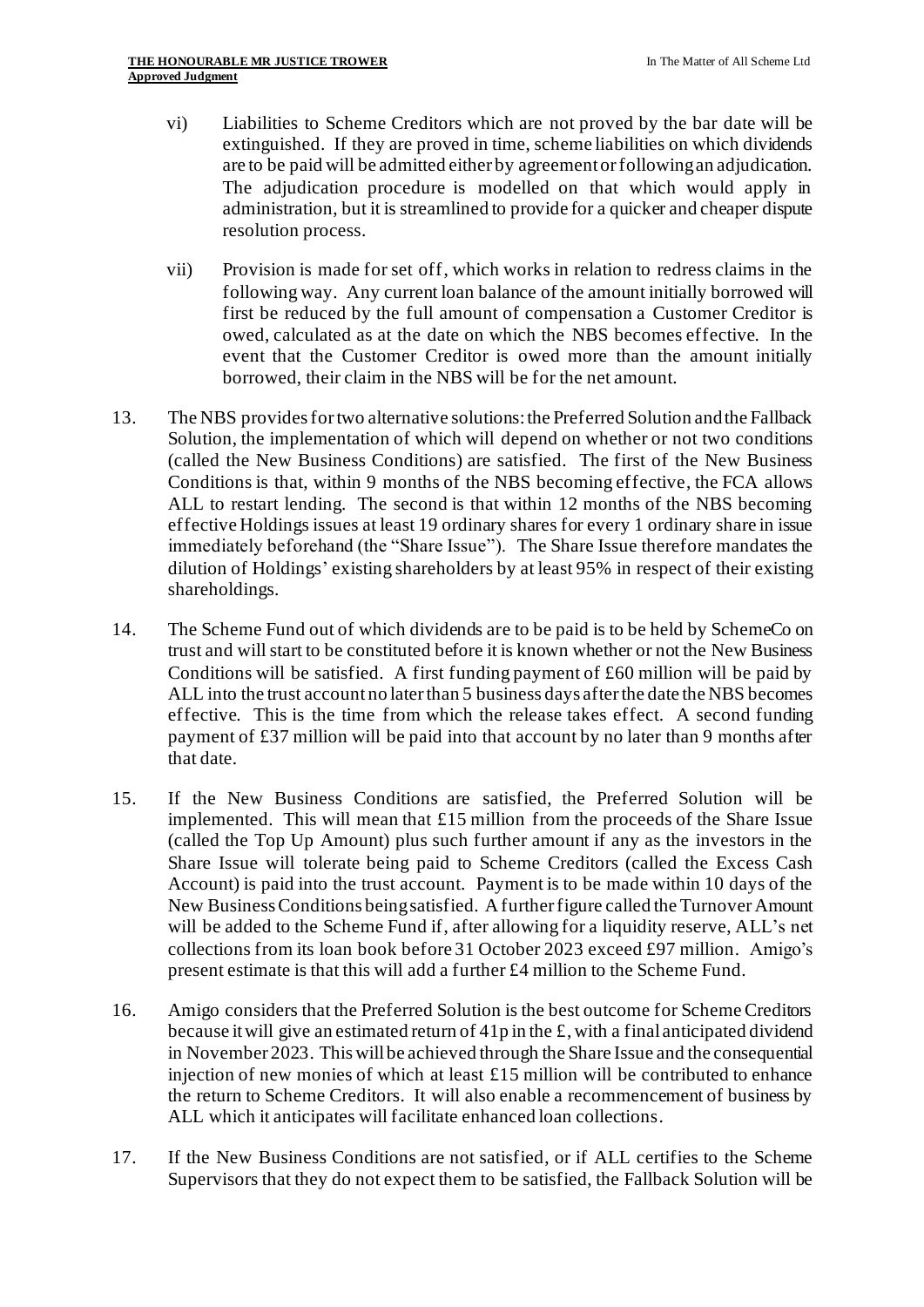implemented. In substance this will involve ALL ceasing all further lending while continuing to collect on its existing loan book, paying the net proceeds into the trust account as part of the Scheme Fund. These recoveries will then become available for the payment of dividends to Scheme Creditors in accordance with the terms of the NBS. If the Fallback solution is implemented, Amigo estimates that Scheme Creditors will receive between 33p and 37p in the £. It is anticipated that payment of a final dividend will be made in May 2024.

- 18. This result is similar to the result anticipated to be achieved if the WDS were to be sanctioned. The WDS was proposed by way of alternative to the NBS and made provision to wind down ALL's business through a quicker and cheaper process than would be achieved if it were to go into administration. The estimated dividend if the WDS were to be sanctioned and implemented is 33p in the £. The estimated dividend if ALL were to go into administration is  $31p$  in the £ with an initial dividend likely to be paid in February 2024 and a final dividend being paid in May 2024 at the earliest.
- 19. I have given consideration to the way in which the Scheme documents reflect what is sought to be achieved by the proposals and raised a number of points of detail with Mr Isaacs QC who appeared at the hearing for Amigo. These included matters such as the way in which the adjudication process has been formulated and the operation of the Scheme Fund on termination. I was satisfied with the answers that he gave.

## The comparator or relevant alternative

- 20. The question for creditors at a scheme meeting is to decide whether or not to accept the proposals put forward by the proponents of the scheme. This means that they need to be in a position to compare the anticipated outcome for them if the scheme is approved and sanctioned with the anticipated outcome for them if it is not. For that purpose it is important for the scheme company to identify its current financial condition and what it considers will occur if the rearrangement of creditor rights to be achieved by the scheme does not come into effect and to give a full explanation to its scheme creditors of why its directors have reached the conclusion they have.
- 21. In the present case, Amigo has established to my satisfaction that the alternative to the Schemes is a distributing administration. That alternative was presented to Scheme Creditors in the explanatory statement as the proper comparator and in my judgment, the evidence justifies a conclusion that this was the right course for the directors to take. In this important respect the situation has moved on from that which appeared to be the case when Miles J refused to sanction the previous scheme (*In Re ALL Scheme Limited* [2021] EWHC 1401 (Ch) at [80] to [99]).
- 22. When the matter was considered by Miles J, he took the view that there were a number of reasons to suppose that the directors of Amigo would have a reasonable period of time in order to assess and promote alternative restructuring proposals if sanction of the previous scheme were to be refused. He was satisfied that there was no imminent need for administration if the scheme then before him was not sanctioned. The proposal for the sanction of one or other of the Schemes is the fruits of the process of seeking to formulate an alternative restructuring. I am satisfied that the steps taken by Amigo to promote schemes which are more advantageous to Customer Creditors can reasonably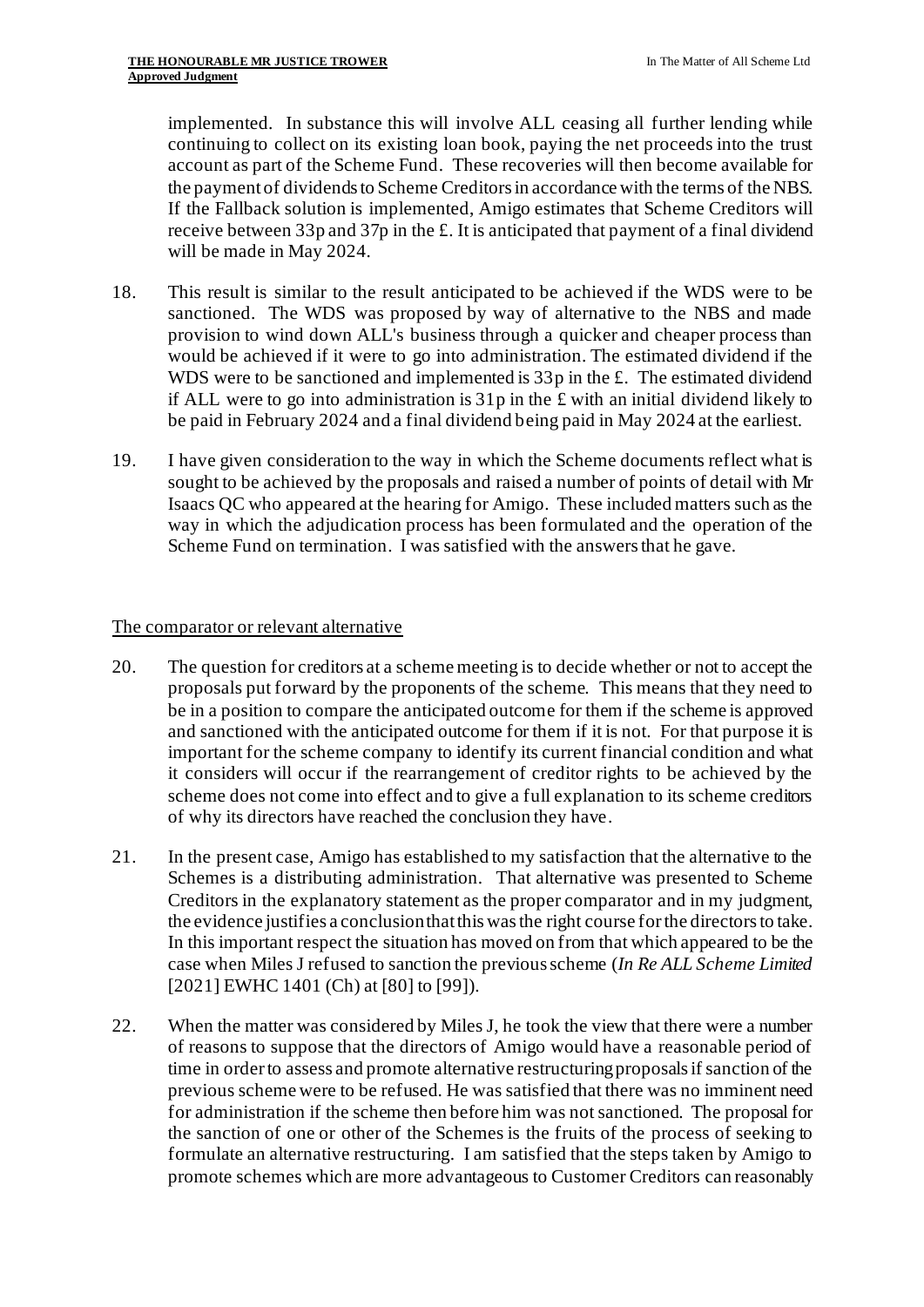be thought to have achieved the best terms available and that, unlike the position before Miles J, if those proposals were to be rejected by the Scheme Creditors or the court, administration would now be the only alternative. The reason for this can be stated quite shortly as follows.

- 23. ALL's main liabilities are (a)  $\text{\pounds}50$  million owed under certain secured high-yield bonds (the "Bonds") issued by another group company of which ALL is guarantor, (b) the redress claims,(c)liabilities to the FOS for complaint handing fees and (d) other trading debts such as business rates, professional advisers' fees, amounts owed to other suppliers, and a potential preferential claim from HMRC relating to VAT. ALL's total liabilities as at 31 December 2021 are estimated to be £597 million (including the estimated value of the redress claims of £347.5 million). Its assets are estimated to be £473 million.
- 24. The consequence is that ALL's net liabilities as at 31 December 2021 were £123 million. The reasonableness of the assumptions on which the asset and liability figures are based has been reviewed by EY who carried out an independent review of the financial position and estimated outcomes for Amigo. I am satisfied that this is not a temporary insolvency as might be caused by a sudden and foreseeable short diminution in the value of an asset. ALL and Amigo as a group are therefore balance sheet insolvent.
- 25. As to Amigo's cashflow position, if neither Scheme goes ahead ALL will not start relending and its business will be in run off. The evidence is that there is a reasonable degree of certainty that ALL will then run out of cash to pay its liabilities in full in the reasonably near future. Amigo is not currently progressing complaints, and the FCA and the FOS have been permitting that situation to continue while Amigo is developing the Schemes. However, this informal moratorium has no legal status and I accept the submission that Amigo cannot assume that the FCA or the FOS would allow it to continue if it becomes clear that neither Scheme will go ahead, which was not the situation at the time SchemeCo sought sanction of the previous scheme (*In Re ALL Scheme Limited* [2021] EWHC 1401 (Ch) at [86]). In any event, creditors may decide to bring proceedings against Amigo if neither Scheme is approved. It follows that, if the Schemes fail, it is reasonably certain that Amigo will satisfy the test for cash flow insolvency under section 123(1)(e) of Insolvency Act 1986.
- 26. In those circumstances, I am also satisfied that it would be unfair if Amigo started to pay some of its Scheme Creditors but not others on a 'pay as you go' basis. In circumstances of balance sheet insolvency and the failure of either Scheme, it will be reasonably certain that a 'pay as you go' approach would result in some creditors being paid in full and others not at all. To avoid that situation, ALL or the ALL board would need to apply for administration. As I have already mentioned, that is a course which the directors have in any event undertaken to pursue if neither of the Schemes is sanctioned, and from the evidence I have seen their decision to give that undertaking was one which it was reasonable and appropriate for them to make.

# The Convening Order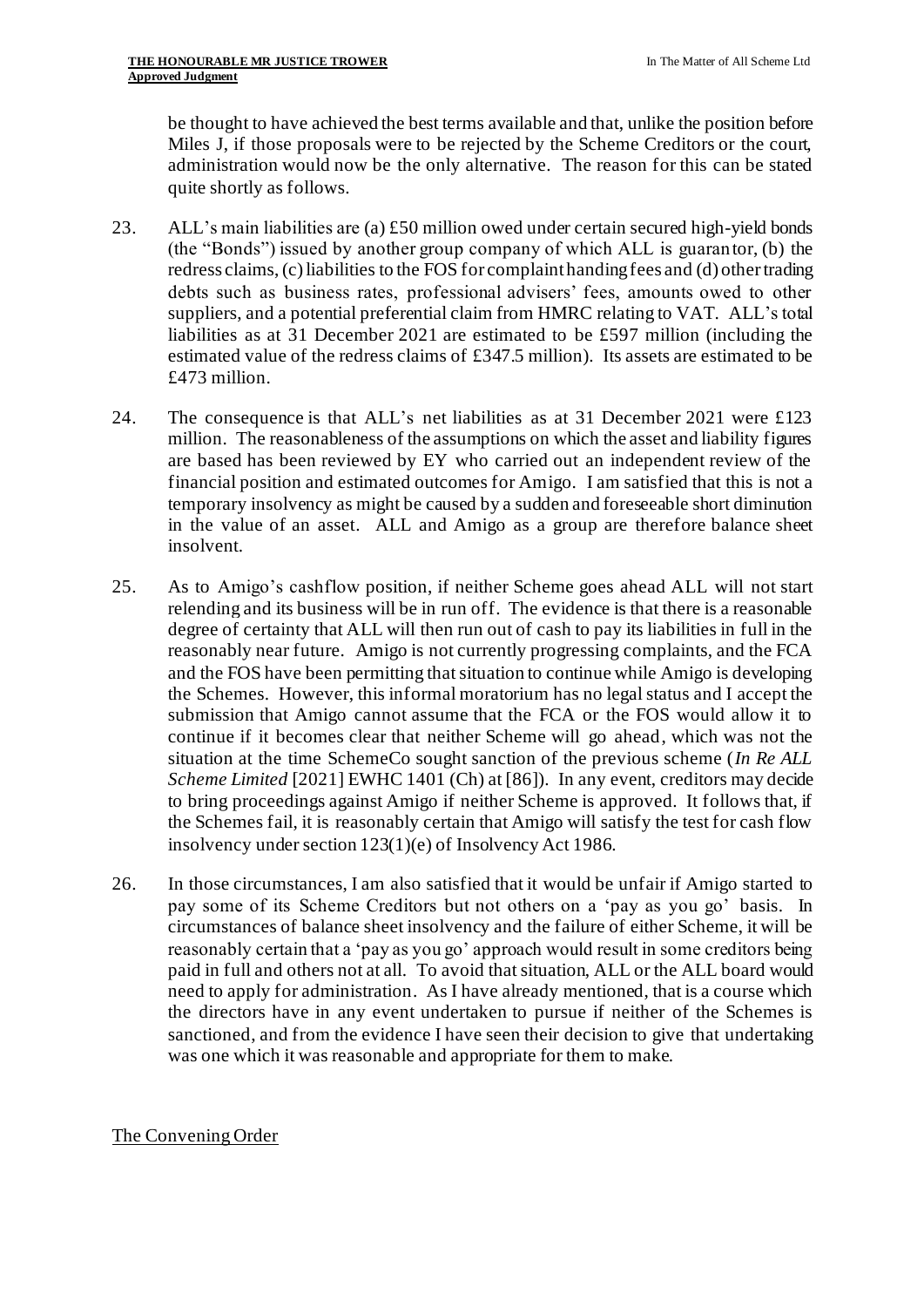- 27. The convening hearing took place before Snowden LJ on 8 March 2022. By the order he made on handing down his judgment on 15 March 2022, Snowden LJ permitted SchemeCo to convene single class meetings of Scheme Creditors in respect of both the NBS and WDS. He directed that the meetings were to be held on 12 May 2022 and that they were to be held virtually and concurrently. He appointed Mr Jamie Drummond-Smith, who had also been acting as independent chairperson of a creditors' committee, to be chairperson of each Scheme meeting.
- 28. The convening order also specified the notification requirements in respect of the explanatory statement required by section 897 of CA 2006 and the other Scheme Documents. They were to be made available for download on the Scheme website. Appropriate notifications by email and / or SMS were to be sent out and appropriate advertisements in national newspapers and social media were to be posted. Scheme Creditors were entitled to hardcopy documents on request. They were entitled to attend the Scheme meetings in person or by proxy and a portal was to be made available on the Scheme website for Scheme Creditors to appoint a proxy for voting purpose. The portal also facilitated the direct submission of Scheme Creditor votes and their preregistration to attend the meetings in person.
- 29. The convening order also gave directions for voting. It required Scheme Creditors' claims to be calculated for voting purposes in the manner set out in the explanatory statement. This valuation approach was based on what would have occurred in a distributing administration and meant that the values of Customer Creditors' claims were to be calculated based on values as at 28 February 2022 in one of two ways:
	- i) Guarantors were to be given the value of any amount paid by them as guarantor, plus 8% simple interest from the time of payment until 28 February 2022. If a guarantor Customer Creditor had not made any payments, their vote was to be valued at £1.
	- ii) Borrowers were to be given the value of the amount by which the total payments they had made exceeded the total amount borrowed plus an additional amount of interest for each repayment made after payments equal to the total principal borrowed from the time of that repayment until 28 February 2022. The claims of borrower Customer Creditors whose redress claims do not exceed the principal amount borrowed were to have a value of £1.

# Convening of the Scheme Meetings

- 30. SchemeCo has produced detailed evidence in relation to the manner in which the Scheme meetings were convened. The relevant documentation was uploaded on to the website in time (on 16 March) and the approved notifications were sent by email and SMS and advertised in accordance with the directions given by the convening order. I am satisfied from that evidence that the terms of the convening order were complied with.
- 31. Some minor amendments were made to the explanatory statement and the scheme documents after the convening hearing on 8 March 2022, but before Snowden LJ made the convening order on 15 March 2022. No changes were made to the explanatory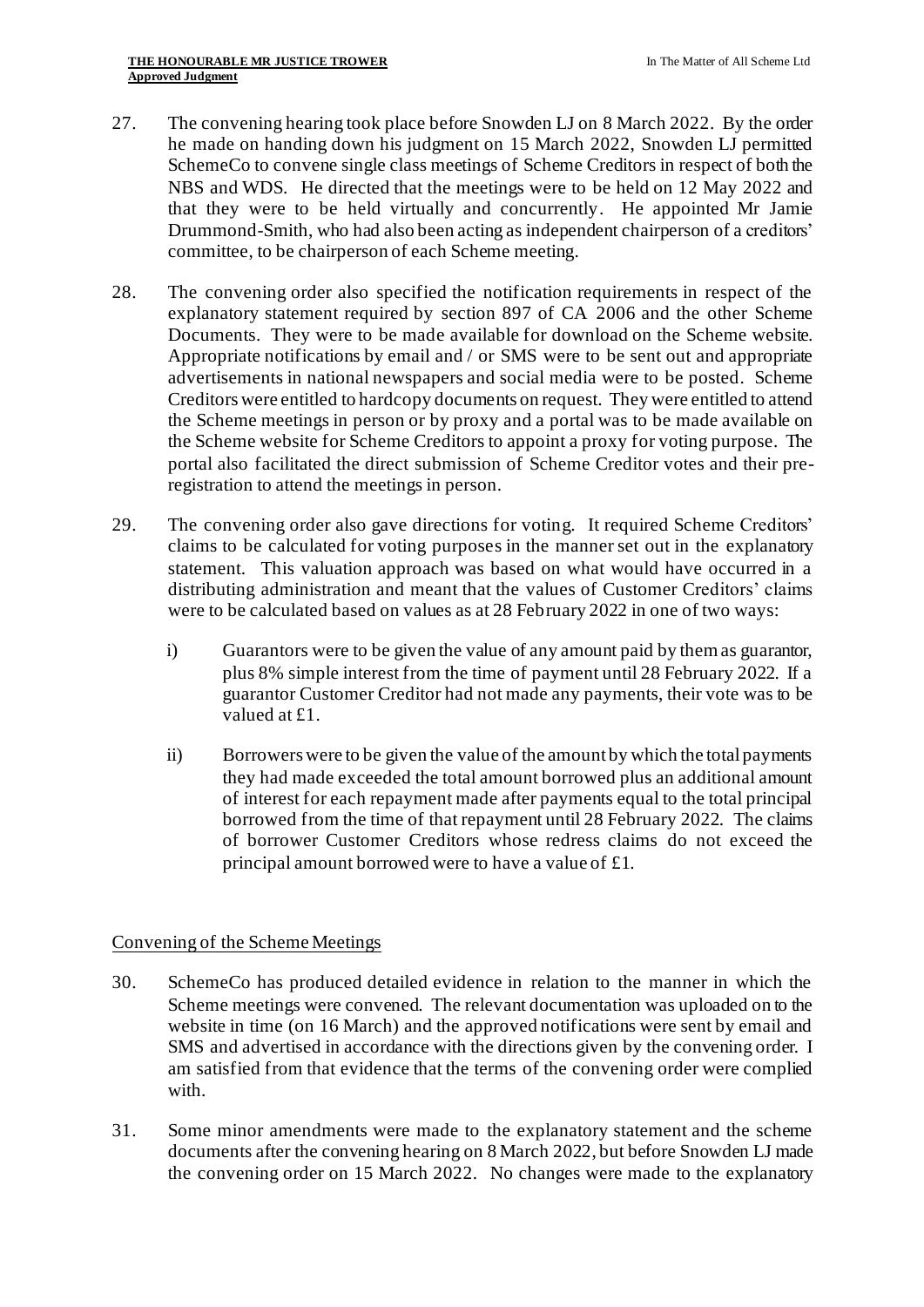statement or the scheme documents after Snowden LJ made the convening order, and so the requirement that the scheme documents remain substantially in the form mentioned in that order was complied with.

- 32. Initially some Customer Creditors had difficulties with accessing the portal, but I am satisfied from the evidence that those were resolved reasonably expeditiously and it does not appear that any Customer Creditor was materially prejudiced by what occurred. It also became apparent that some Customer Creditors had not understood their voting options because they had not appreciated that they were able to vote for or against both Schemes. The evidence is that this problem was solved by a minor change in presentation (on which the customer advocate whose role I will deal with a little later in this judgment was consulted) which solved the problem. Once the change was made there was only a single further isolated example of apparent confusion on the point.
- 33. I was also shown detailed evidence on further steps that Amigo took to encourage Customer Creditor participation. Between 11 and 14 April 2022, Amigo sent followup SMSs to all customers who had not yet voted on the Schemes, encouraging them to do so. 749,135 SMSs were sent. Follow up emails were also sent to particular groups of Customer Creditors (approximately 48,000) who had not yet voted. On 28 April 2022 and 29 April 2022, Amigo sent postal notification to two limited groups of Customer Creditors who had made a complaint or who had voted on the previous scheme, but had not yet voted on the Schemes.

## The Scheme Meetings

- 34. As I have explained, Snowden LJ gave directions for the Scheme meetings to be held virtually. I have considered the evidence on whether what actually happened at the Scheme meetings amounted to a coming together for consultation by remote means sufficient for them to constitute meetings and whether there were any material difficulties in Scheme Creditors' participation or in their ability to speak and consult (cf *In re Castle Trust Direct plc* [2021] 2 BCLC 523 at [43] – [44]). I am satisfied from the Chairperson's Report on how the Scheme meetings were conducted that the necessary requirements were achieved. There were no material difficulties in creditor participation at the meetings and an effective vote was held in respect of the NBS and the WDS.
- 35. In particular, there was very detailed evidence which explained the issues raised by Customer Creditors during the course of the meetings when there was a question and answer session which lasted just over 1 hour. Creditors raised a number of issues relating to (a) voting and claims submissions, (b) claims valuation, (c) comparison with the likely alternative to the Schemes and (d) a number of miscellaneous points in relation to their own individual positions. There was then a discussion between Customer Creditors in the presence of the customer advocate, but in the absence of members of Amigo's management. The presentation, consultation and discussion stage of the meeting lasted for approximately three hours with a further hour at the end to enable Scheme Creditors to vote.
- 36. Customer Creditors were given the opportunity to ask the customer advocate any questions they might have. In the event, the only issue with which he was asked to deal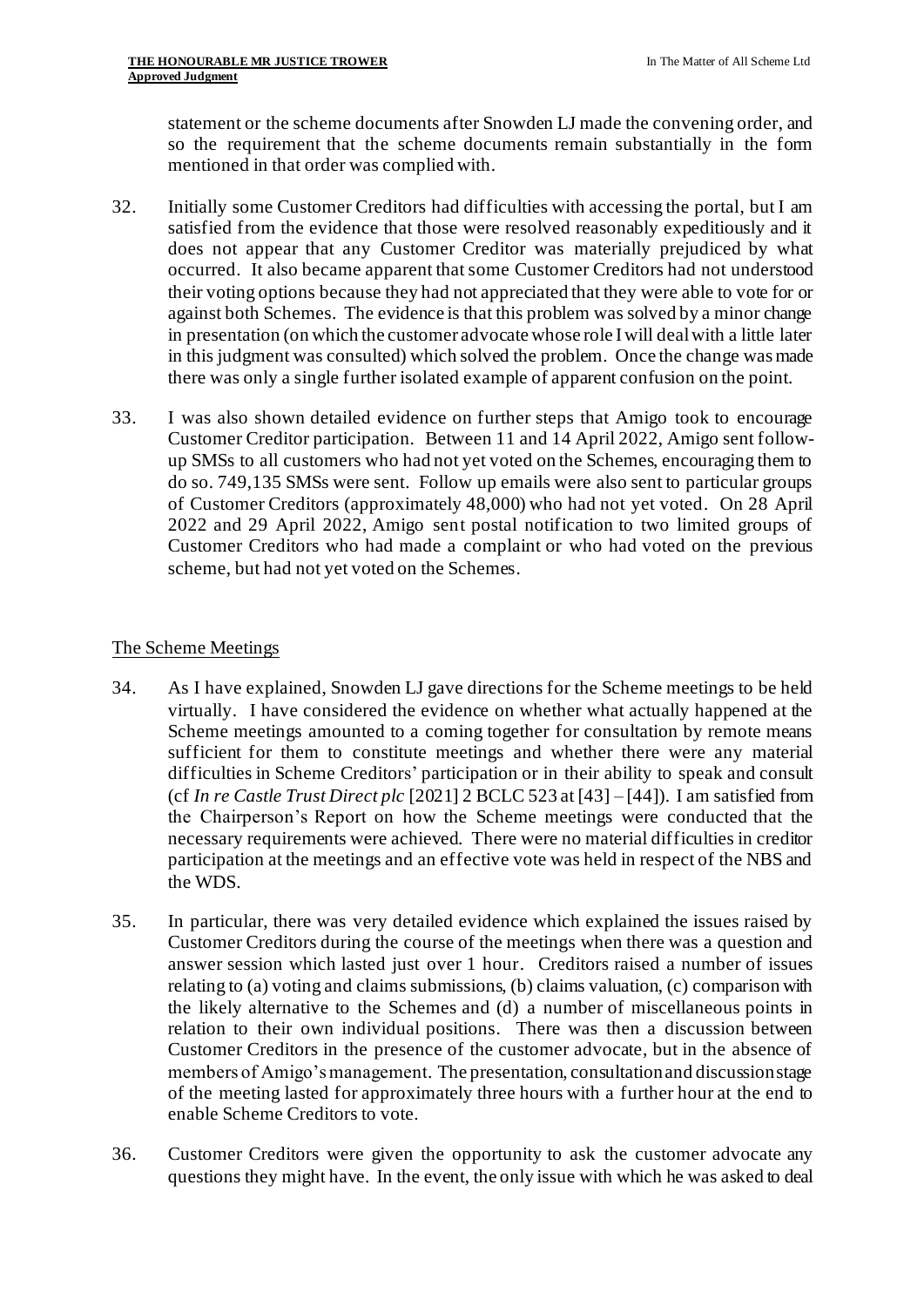was a question relating to the availability of legal advice. He confirmed that the firm in which he is a partner, McCarthy Denning, was available to respond to legal questions, although in the event no Customer Creditor took advantage of this service.

- 37. The result of the vote at the Scheme meetings was that the majorities required by section 899(1) of CA 2006 were achieved. Scheme Creditors approved each of the Schemes by the following majorities in number and value:
	- i) 145,523 creditors voted for the NBS, being 88.8% by number and 90% by value. 18,397 creditors voted against the NBS, being 11.2% by number and 10% by value.
	- ii) 134,677 creditors voted for the WDS, being 83.1% by number and 81.7% by value. 27,363 creditors voted against the WDS, being 16.9% by number and 18.3% by value.
- 38. The turnout at the Scheme Meeting for the NBS was approximately 15.6% of the entire population of potential Customer Creditors.

# The role of the Court at Sanction

39. Section 899 of CA 2006 provides as follows:

"(1) If a majority in number representing 75% in value of the creditors or class of creditors … present and voting either in person or by proxy at the meeting summoned under section 896, agree a compromise or arrangement, the court may, on an application under this section, sanction the compromise or arrangement.

…

(3) A compromise or arrangement sanctioned by the court is binding on  $-$  (a) all creditors or the class of creditors ..., and (b) the company …"

40. In *Re Telewest Communications (No. 2) Ltd* [2005] 1 BCLC 772 at [20]-[22], David Richards J stated the principles to be considered by the Court when deciding whether to sanction a scheme of arrangement in the following terms:

> "The classic formulation of the principles which guide the court in considering whether to sanction a scheme was set out by Plowman J in *Re National Bank Ltd* [1966] 1 All ER 1006 at 1012, [1966] 1 WLR 819 at 829 by reference to a passage in Buckley on the Companies Acts (13th edn, 1957) p 409, which has been approved and applied by the courts on many subsequent occasions:

'In exercising its power of sanction the court will see, first, that the provisions of the statute have been complied with; secondly, that the class was fairly represented by those who attended the meeting and that the statutory majority are acting bona fide and are not coercing the minority in order to promote interests adverse to those of the class whom they purport to represent, and thirdly, that the arrangement is such as an intelligent and honest man, a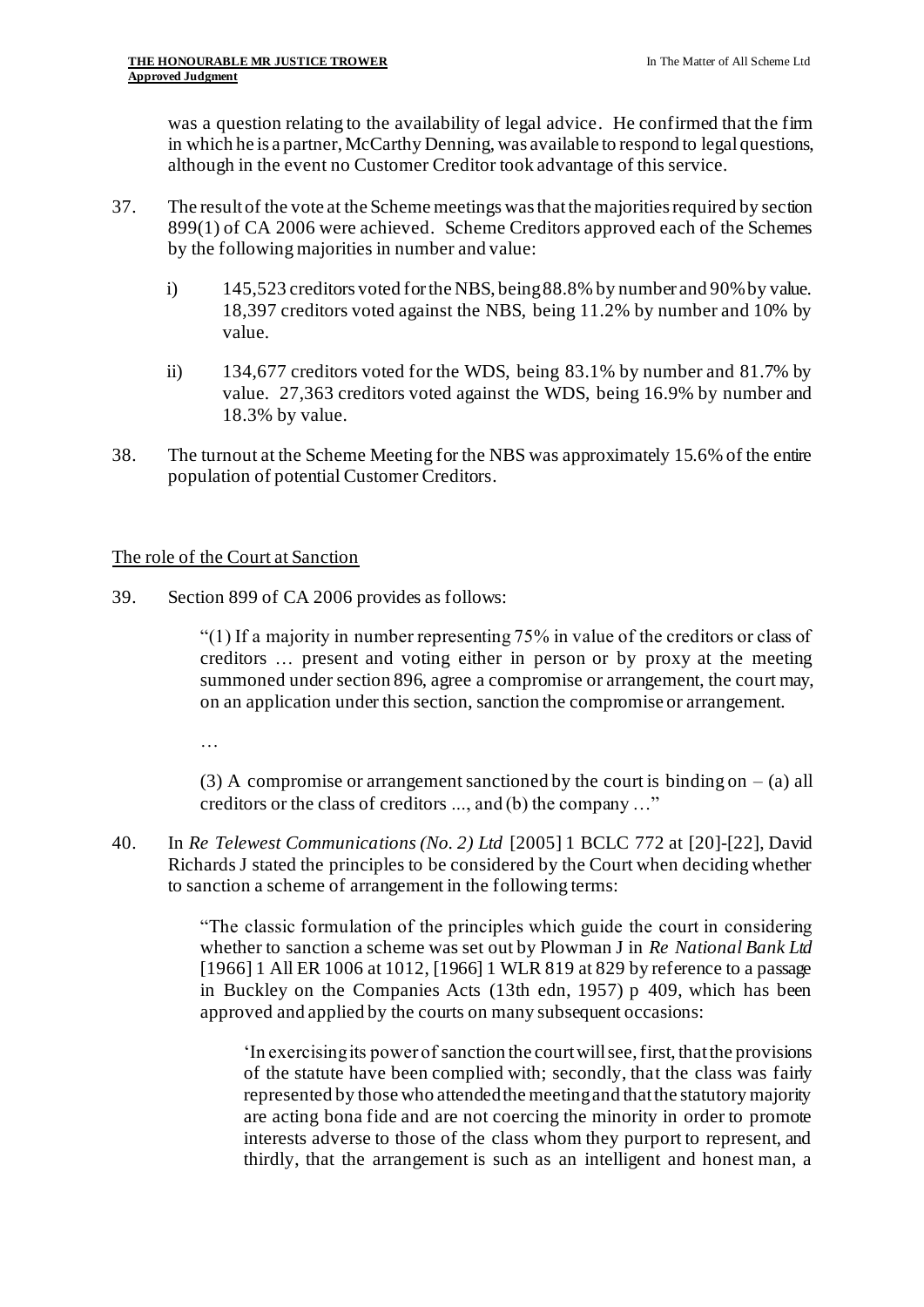member of the class concerned and acting in respect of his interest, might reasonably approve.

The court does not sit merely to see that the majority are acting bona fide and thereupon to register the decision of the meeting; but at the same time the court will be slow to differ from the meeting, unless either the class has not been properly consulted, or the meeting has not considered the matter with a view to the interests of the class which it is empowered to bind, or some blot is found in the scheme.'

This formulation in particular recognises and balances two important factors. First, in deciding to sanction a scheme under s 425, which has the effect of binding members or creditors who have voted against the scheme or abstained as well as those who voted in its favour, the court must be satisfied that it is a fair scheme. It must be a scheme that 'an intelligent and honest man, a member of the class concerned and acting in respect of his interest, might reasonably approve'. That test also makes clear that the scheme proposed need not be the only fair scheme or even, in the court's view, the best scheme. Necessarily there may be reasonable differences of view on these issues.

The second factor recognised by the above-cited passage is that in commercial matters members or creditors are much better judges of their own interests than the courts. Subject to the qualifications set out in the second paragraph, the court 'will be slow to differ from the meeting'*."*

### Compliance with the terms of the statute

- 41. The first question is whether the requisite statutory majorities were achieved. It is clear that they were. Both the NBS and the WDS were approved by a majority in number representing more than 75% in value of Scheme Creditors' claims. They were approved by a substantial margin.
- 42. I am also satisfied that the Scheme Meetings were summoned and convened in accordance with the convening order. As I have already explained, on the important issue of whether there was a genuine, effective meeting held by remote means, the evidence establishes that there was.
- 43. I am also satisfied that no issue arises in relation to the constitution of classes for the purposes of each Scheme meeting. In accordance with para 11 of the Practice Statement (Companies: Schemes of Arrangement under Part 26 and 26A of the Companies Act 2006) [2020] 1 WLR 4493) the constitution of classes was considered by Snowden LJ at the convening hearing (*Re ALL Scheme Ltd* [2022] EWHC 549 (Ch) (the "Convening Judgment") at [52 - 58]). He ordered a single class of creditors be convened to consider each of the Schemes.
- 44. In light of the fact that class questions have already been considered by Snowden LJ, and there has been no suggestion by any Scheme Creditor that Snowden LJ was wrong to convene a single meeting for each Scheme, I do not think it is appropriate for me to revisit the question at this hearing. This was the approach that Snowden J himself took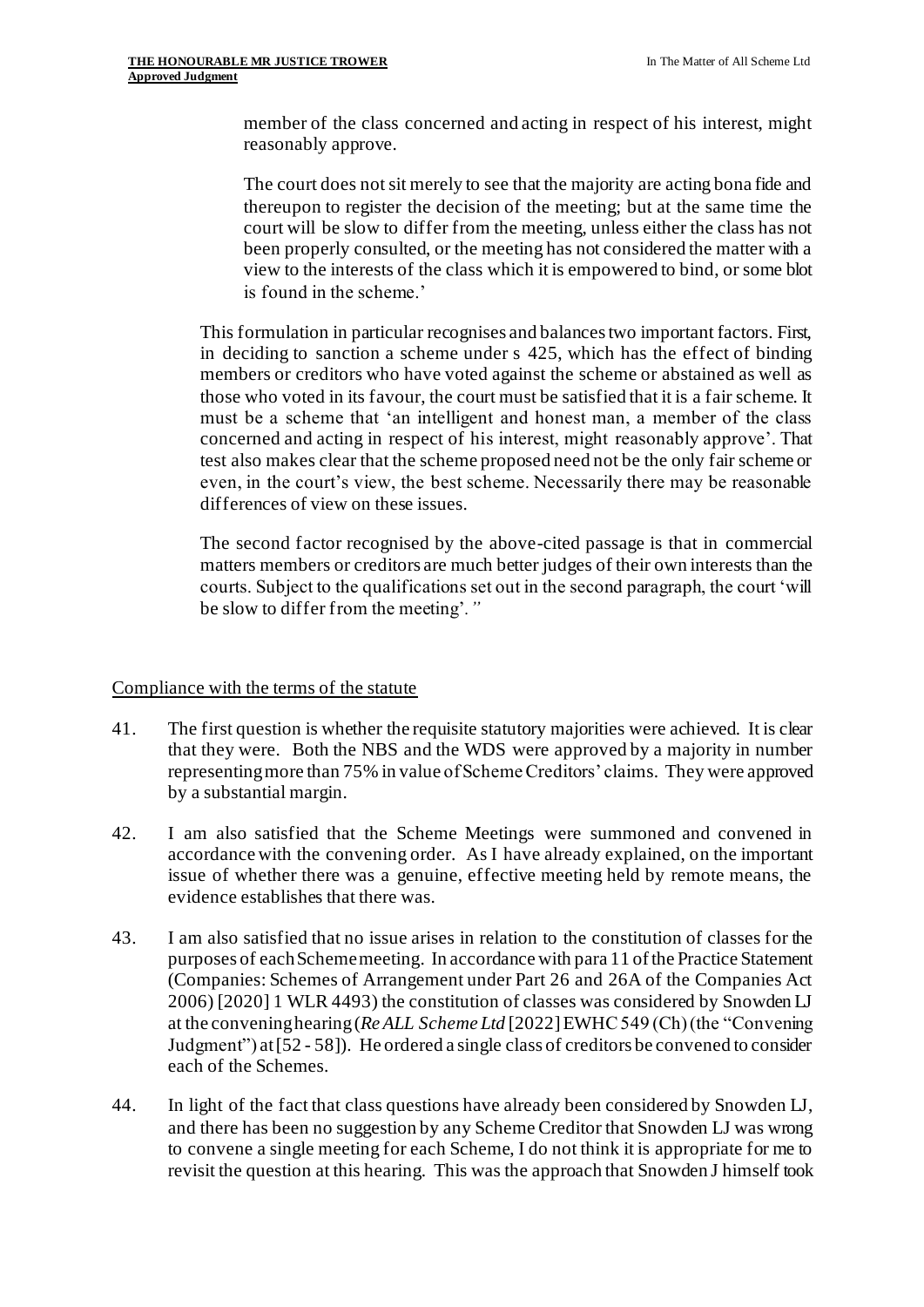in *Re Global Garden Products Italy SpA* [2017] BCC 637 at [43] and [44] and in my view reflects the policy which underpins the Practice Statement. In any event, I see no basis for thinking that I would not have reached the same conclusion as Snowden LJ did for the reasons that he gave.

- 45. The next question is whether the provisions of section 897 of CA 2006 have been complied with as they relate to the explanatory statement. In my view they have. While the statute is not prescriptive as to what an explanatory statement should contain, it must "explain the effect of the compromise or arrangement" (s.897(2)). This is a deceptively simple form of words, but it carries with it a requirement to ensure that the explanation is clear and suitable for both the context in which it is given and the audience to which it is addressed. In the present case, Snowden LJ said in his convening judgment, albeit without approving the document as to its content, that the explanatory statement is "appropriate to the audience at which it is aimed". I agree with that description and am satisfied that its explanation of the insolvency of Amigo, the relevant comparator and the anticipated outcomes both in that comparator and under the Schemes were all given in a readily comprehensible form.
- 46. The explanatory statement was also in my view clear in its description of the steps that Amigo had taken and was proposing to take in order to maximise the return for Customer Creditors. These steps include (i) the intended rights issue and dilution of existing shareholders by at least 95% (unless the existing shareholders exercise their pre-emption rights to participate in the Share Issue); (ii) the consequential intended enhanced contribution of new monies to pay compensation claims, which the directors are under a duty to maximise; (iii) the enhanced rate of collections by reason of continued business; and (iv) the repayment of the Bonds in order to save interest to further fund compensation payments.

### Bona Fides of the statutory majority

- 47. The question of whether or not the statutory majority is acting bona fide and is not coercing the minority in order to promote interests adverse to those of the class whom they purport to represent is an important one. The court is always concerned to ensure that what has long been regarded as "a most formidable compulsion upon dissentient or would be dissentient creditors" (per Bowen LJ in *Sovereign Life Assurance Co v Dodd* [1892] 2 QB 573, 582) is not abused.
- 48. In the present case there is no reason to consider that any of the Customer Creditors who voted in person or by proxy voted for a collateral or special interest that conflicted with, or which was additional to or different from the other members of the class in which they were voting. There is no indication that any of them voted other than as Customer Creditors whose only interest was their rights against Amigo under their claims for redress.
- 49. As to the FOS, its vote was 2.4% of the majority voting for the NBS and 2.5% of the majority voting for the WDS. As such, it was not a determinative vote. I have not identified any special or different interest that might have influenced or affected the FOS vote and none has been suggested. It follows that the potential need for greater scrutiny at sanction because of any special or different interest of the FOS that might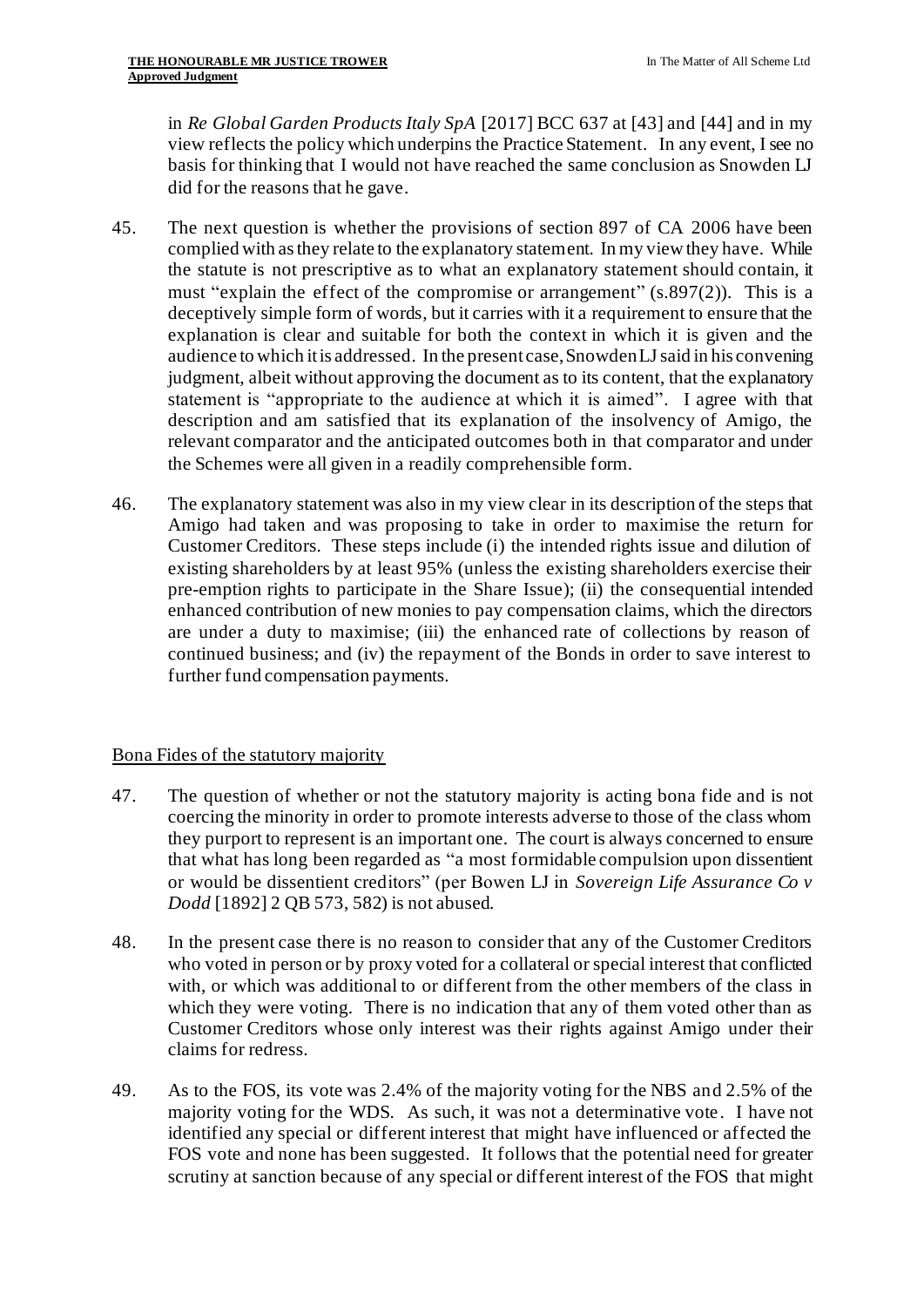exist does not in my judgment call for further enquiry. It also follows that the exercise contemplated by Snowden LJ in the Convening Judgment at [56] does not arise:

"It is also unlikely to be the case that the vote of the FOS will be determinative, either as to number or value of voting, but were that to be the case, it is a matter that can be taken into account on the exercise of discretion at the sanction stage."

50. Another aspect of this part of the test is that the class must have been fairly represented by those who attended the meeting. The answer to this question can, anyway in part, be tested by turnout which was just over 15% of all Customer Creditors. I agree with the submission that this is a relatively high turnout in the context of consumer schemes. In *Re Instant Cash Loans Limited* [2019] EWHC 2795 (Ch) per Zacaroli J at [29]-[30] the turnout was 4%, in *Re Provident SPV Ltd* [2022] 1 BCLC 540 per Sir Anthony Mann at [60] the turnout was 10% and the turnout in the previous scheme, *In Re ALL Scheme Limited* [2021] EWHC 1401 (Ch) per Miles J at [66] and [115] to [117], was 8.7%. Although Miles J agreed that the turnout for the previous scheme meeting was comparatively low, he (like Zacaroli J in *Instant Cash Loans* and Sir Anthony Mann in *Provident*) did not consider that the turnout was a factor indicative of a nonrepresentative vote. In my view the same can be said in the present case in relation to the turnout at both Scheme meetings, not least because it was materially greater than the turnout achieved for the previous scheme meeting.

### Honest, intelligent and reasonable scheme creditor

- 51. As Mr Isaacs submitted, the third stage in the formulation of the test described in Buckley on the Companies Act (as approved by Plowman J and countless judges since) is a test of rationality. It postulates a hypothetical member of the relevant class and asks whether the scheme is one for which an honest, intelligent and reasonable member of that class could vote. If the representative class has approved the scheme, an actual majority of the class concerned has expressed their support for the scheme by their vote, and that expression of what is in their interest is an assessment from which the court will always be slow to differ. It is slow to differ because that assessment is indicative of good reason to approve the scheme by those affected by it.
- 52. However the proper application of this test is dependent both on the majority vote being representative of the class it purports to represent and also on the applicant being able to demonstrate that the members of the class are able properly to appreciate the alternatives open to them (the issue on which the previous scheme ultimately failed: *In Re ALL Scheme Limited* [2021] EWHC 1401 (Ch) per Miles J at [142]). The representative nature of the vote is important because, if there are concerns that the vote is unrepresentative of the class, the court cannot treat it as an expression of the interests of the class as a whole and must instead scrutinise the scheme to a greater degree than merely applying a rationality test. For the reasons I have already given, I am satisfied that the vote was representative.
- 53. As to the question of whether the members of the class were able properly to appreciate the alternatives open to them, the position since the sanction hearing for the previous scheme has changed very significantly. For reasons I shall summarise, I am satisfied that the processes put in place for consulting Customer Creditors, for ensuring that they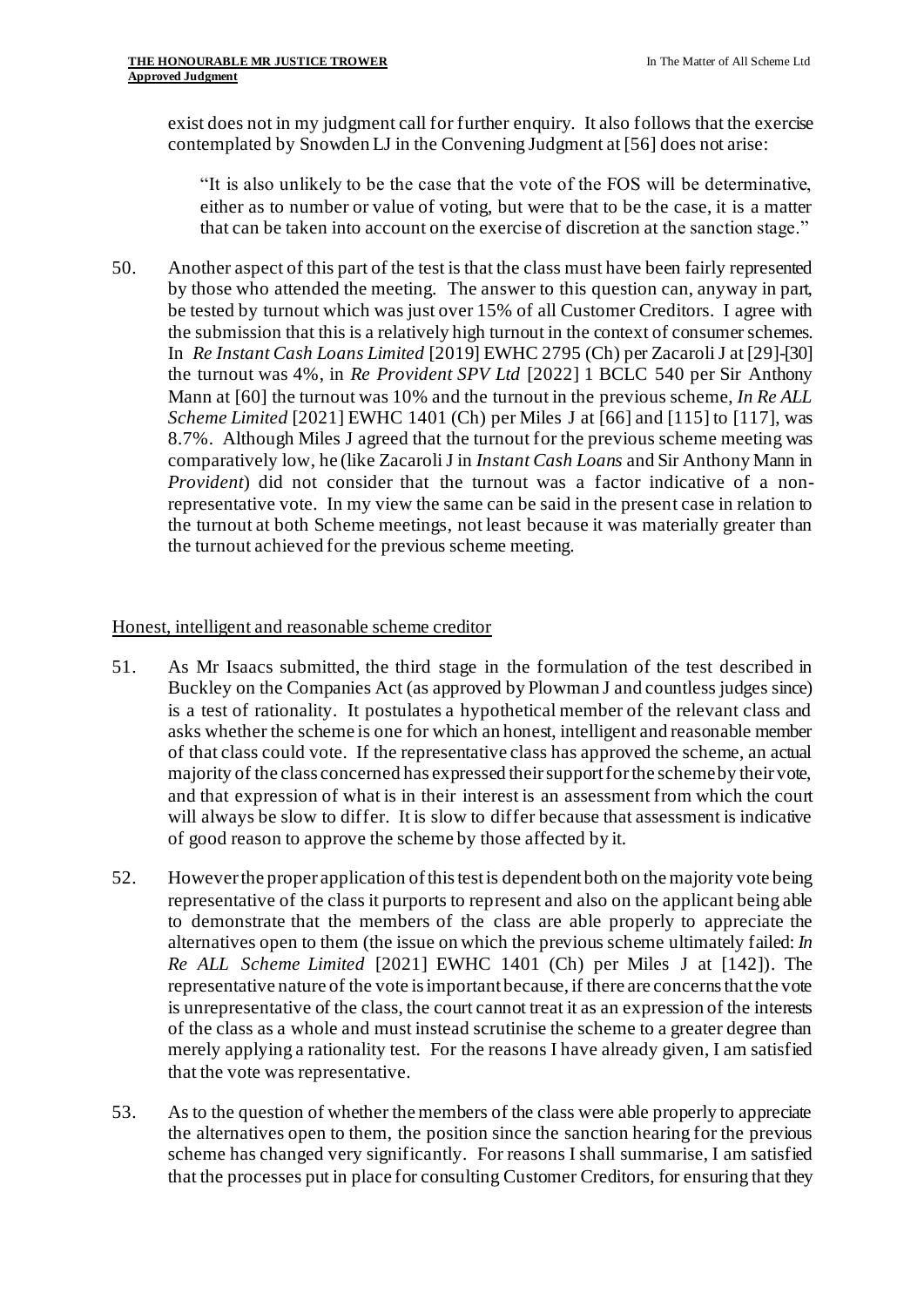were aware in readily comprehensible language of the terms of what was proposed and for giving them support in their decision making meant that Amigo has overcome the problems which caused sanction of the previous scheme to be refused. I have already explained that I am satisfied that the explanatory statement complied with the terms of the statute. Amigo also took a number of other steps to ensure that Customer Creditors were fully informed, two of which warrant further explanation.

- 54. The first step was to engage an independent customer advocate, Mr Jonathan Yorke, who is a practising solicitor with many years' experience in respect of schemes of arrangement for financial services companies. His role was to consider representations made by Customer Creditors in respect of the Schemes, to engage with media and consumer bodies, to understand the concerns they may have had and then to produce reports in respect of any objections or comments to assist the court both at the convening hearing and the sanction hearing. It was also a term of his appointment that he should instruct counsel to attend the sanction hearing and to answer any questions the court may have as to the conclusions he had reached.
- 55. The report produced by Mr Yorke was of great assistance to me, as were the submissions and the skeleton argument from Mr William Day who was instructed to appear at the hearing on his behalf. Mr Yorke had received 217 emails from Customer Creditors prior to the convening hearing and a further 29 from Customer Creditors between the time of the convening hearing and the time of the sanction hearing. He also had communication with a consumer body, Debt Camel, in order to understand and convey the concerns that they expressed. He divided the matters in respect of which he had had such communications into a number of groups including some to which I have already alluded earlier in this judgment.
- 56. The first matter relevant to this aspect of the case was whether Customer Creditors understood the essence of the choice they were being asked to make when voting on the Schemes. Mr Yorke's opinion was subject to caveats that he was only able to express a generalised view, that it is likely that many customers will have chosen not to engage with the process, and that there will be customers whose understanding was incomplete. However, subject to those caveats, he considered that Amigo's extensive campaign by email, SMS, letters, newspaper advertisements, website and social media was conducted in such a manner that there was clear and accessible communication to consumers. He was fortified in that view by the fact that very few customers (approximately 1% of the total of some 700 communications reviewed) expressed confusion as to what the Schemes entailed. Such responses as he had after the convening hearing were more concerned with how to participate in the Scheme and submit claims than they were with seeking to understand what the Schemes involved.
- 57. From the evidence I have seen, I agree with this conclusion. It is also of note that while Mr Yorke has continued to receive communications from Customer Creditors, including from a single individual who submitted a witness statement shortly before the hearing that I have read, nobody attended the hearing to contend that they did not understand what the Schemes involved and were confused as to how to vote.
- 58. The second matter, which was also discussed in Mr Yorke's report for the convening hearing, related to the nature of the opposition to the Scheme, and so far as discernible, the reasons for it. Mr Yorke explained that much of the opposition from Customer Creditors who voted against the Scheme was because they considered that redress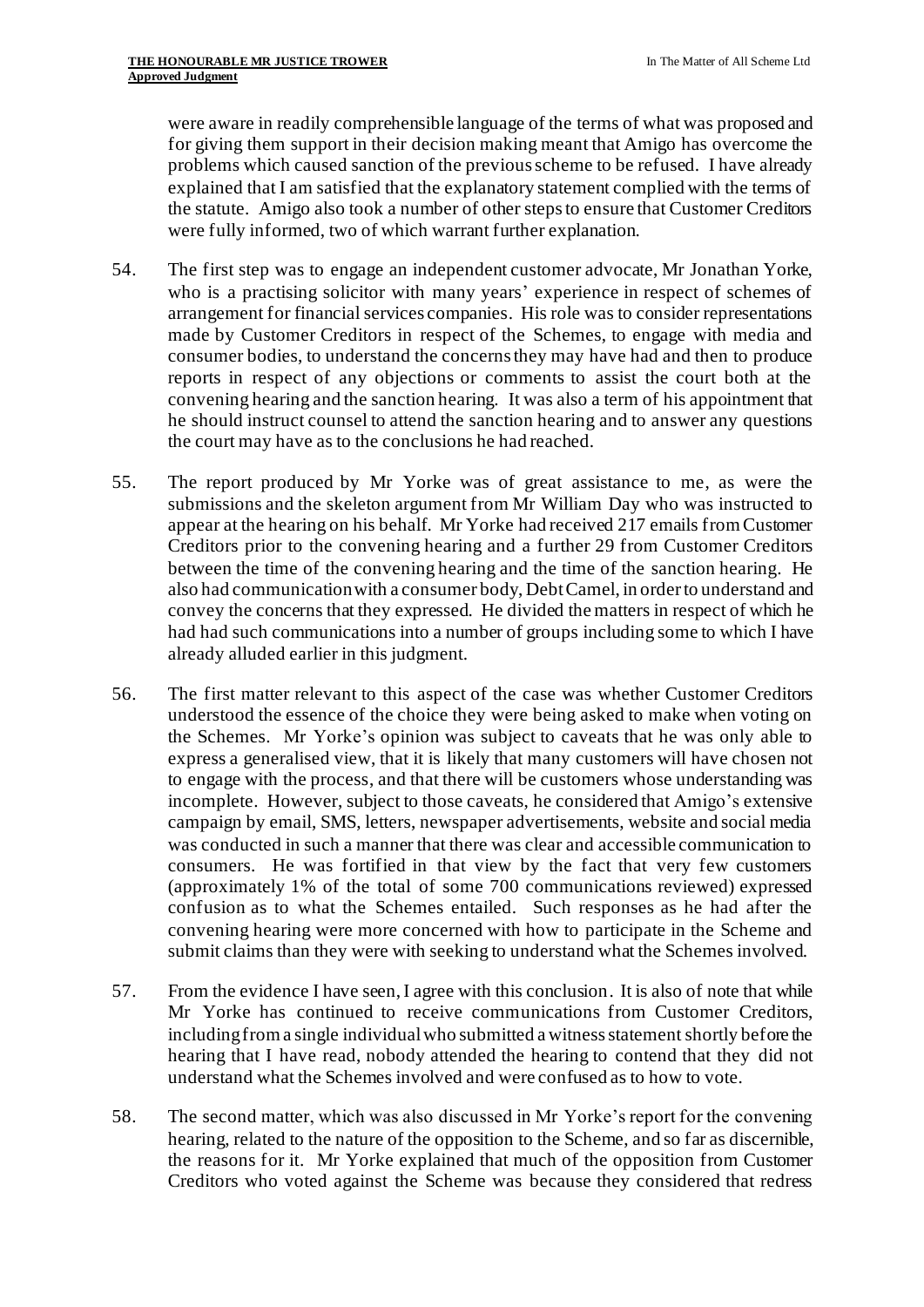claims should be paid in full. This is, of course, entirely understandable, but I agree that it is not a sufficient reason not to give effect to the statutory majorities. As Mr Day put it in his skeleton argument, the fact that redress claims will not be paid in full is a consequence of Amigo's insolvency which is the reason for the promulgation of the Scheme in the first place.

- 59. The third matter related to the content of Amigo communications in the run-up to the Scheme meetings. The first concern was the form of some email correspondence which included the phrase that Customer Creditors should "vote for your money". At least one Customer Creditor complained that this was misleading because Customer Creditors had no reassurance that their claims would actually be upheld. Mr Yorke was of the view that this correspondence was unobjectionable and I agree. The criticism takes what was said out of context. It seems to me that on any fair reading of the email, it does no more than encourage Customer Creditors to vote, which is a perfectly proper thing for a company promulgating a scheme to do. Read in its proper context, the communication did not amount to any form of improper pressure on Customer Creditors to vote one way or the other on the Scheme.
- 60. The other communication issue was more substantial. After the issue relating to the misapprehension by some Customer Creditors that they were not able to vote on both Schemes proposals was identified, a sample of Customer Creditors were contacted by telephone by Amigo to check their voting decision. The recordings of some of these sample telephone contacts were then reviewed by both Amigo and the FCA in light of the concerns expressed by some of the Customer Creditors who had been contacted. The FCA identified that there were a number of occasions on which Amigo's agents had made what were described as 'off-script' comments in which persuasive language was used about the NBS, the FCA's role was misdescribed and other inappropriate questions about the validity of claims were asked.
- 61. In light of this discovery, Amigo, at the request of the FCA, contacted all of the Customer Creditors who had subsequently changed their votes to vote in favour of the Schemes after they had been contacted in the manner I have described. That exercise required Amigo to attempt to contact each such Customer Creditor again in order to make clear that the decision as to how to vote on both Schemes was theirs and to apologise if anything said on the previous call had led them to feel they needed to vote in a particular way. The evidence is that this exercise was completed satisfactorily. Mr Yorke did not feel able to express any views of his own in relation to what occurred, apart from to note that the FCA was satisfied with the outcome.
- 62. The final aspect of Mr Yorke's report that I should mention is that he commented on three concerns in relation to the formulation of the Schemes that had been expressed by Debt Camel. The first was that Customer Creditors may not understand what an affordability claim is and may simply assert that the interest rates or monthly payments are too high. This may mean that their claim will be dealt with on the wrong basis. Debt Camel also expressed concern that Customer Creditors were not encouraged to make their claims early to improve their position on set off and concern about the proposal to deduct interest rebates from the loss computation where a borrower took out a further unaffordable loan to repay an originally affordable loan.
- 63. Like Mr Yorke I do not share Debt Camel's concerns on these points. The concept of an affordability claim is not a difficult one to grasp and the claims process is clearly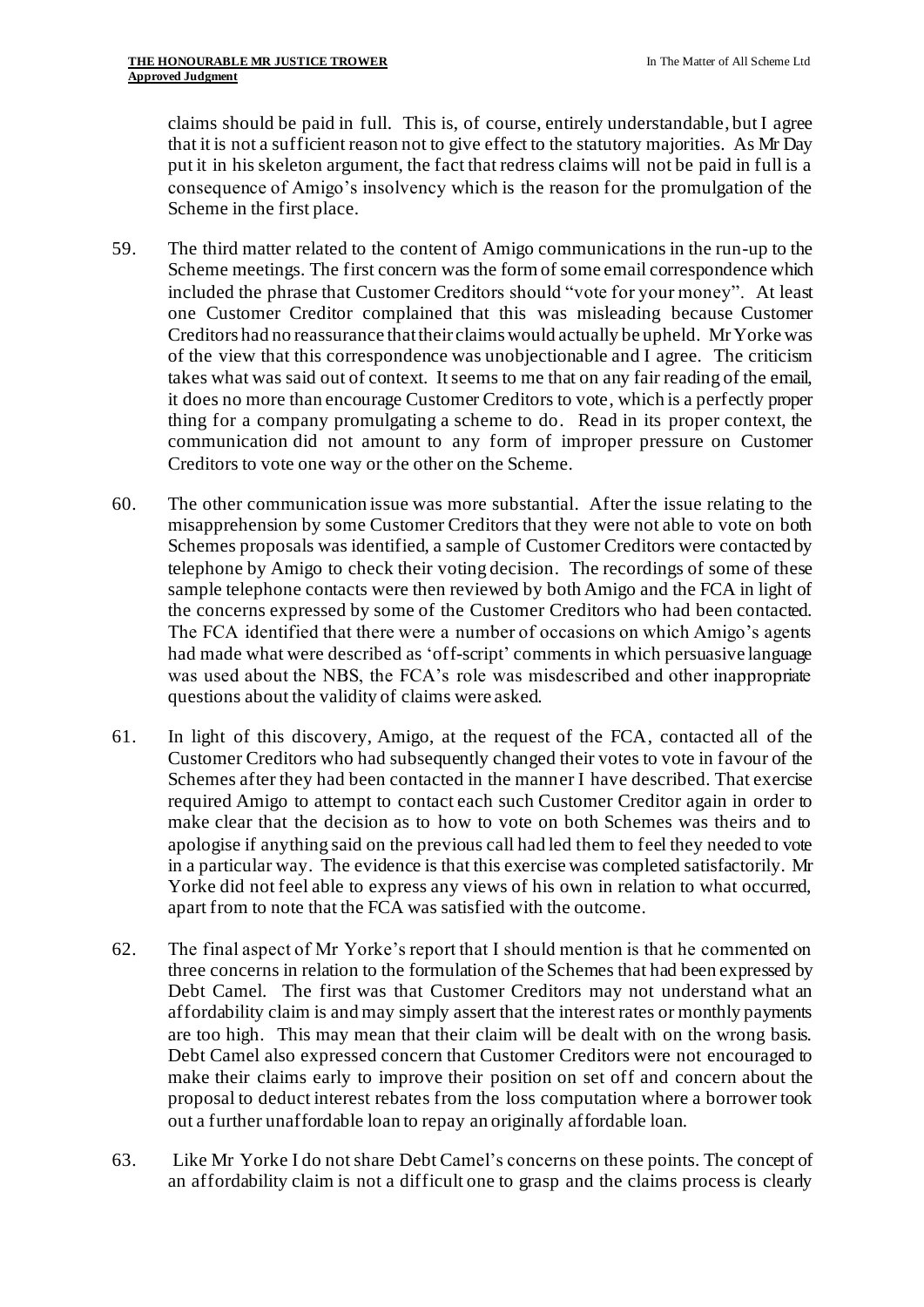explained in the explanatory statement. The way in which Amigo has approached the set off and interest rebate points seems to me to reflect an application of normal principles of English law in a reasonable manner. While I myself am satisfied that there is nothing unfair about the approach that has been taken, I draw comfort from the fact that these concerns are not shared by Mr Yorke and have not been adopted as objectionable by the FCA.

- 64. The other step taken by Amigo which I should explain is that, in July 2021, Amigo asked Mr Jamie Drummond-Smith to act as chairman of a creditors' committee to be formed for the purposes of working with Amigo in the development of an alternative option to the previous scheme. He was charged with selecting the membership of the committee which he did by a random process of picking 8 names from a list of over 4,000 borrowers and guarantors who had volunteered to serve. He then convened and chaired a number of meetings to consider the developing proposals by Amigo as to the form of the Scheme and in response to which the committee sought to negotiate the most advantageous terms for Customer Creditors. There were a number of stages in the negotiation process, which culminated in Amigo's final offer made on 12 November 2021, now reflected in the terms of the Preferred Solution.
- 65. Mr Drummond-Smith, who is a chartered accountant and whose background includes many years' experience as chairman, finance director, non-executive director and chief restructuring officer of a number of different entities, prepared a report describing the work of the committee, which was before Snowden LJ at the convening hearing. I have considered that report and it seems to me that the existence and work of the committee addressed a number of the concerns that had been expressed by Miles J in his judgment refusing to sanction the previous scheme. In particular, it ameliorated the consequences of the fact that the Customer Creditors lacked legal or financial advice and that there was no steering committee and no negotiation of the previous scheme's terms. As Miles J put it at [142] of his judgment declining to sanction the previous scheme:

"the Redress Creditors lacked the necessary information or experience to enable them properly to appreciate the alternative options reasonably available to them; or to understand the basis on which they were being asked by Amigo to sacrifice the great bulk of their redress claims while the Amigo shareholders were to be allowed to retain their stake."

- 66. One of the important aspects of the work of the committee was a decision made fairly early on in the process of developing the Scheme that the members wanted as much certainty as possible in the composition of the funds for payment of a distribution on their claims. It followed that a structure which provided for some form of equity option or profit share over a period of years was less attractive than a proposal which gave a fixed sum following a successful equity raise. It was always recognised that, if Amigo were to have any long-term chance of success, it would need to raise new money, and the certainty of receiving a fixed amount from that equity raise was one that commended itself to the committee. This is a point which is relevant to the position of a group of shareholders to which I shall revert shortly.
- 67. Having regard to all of these considerations, I was satisfied that the NBS is a scheme that an intelligent and honest Customer Creditor acting in respect of his interest might reasonably approve.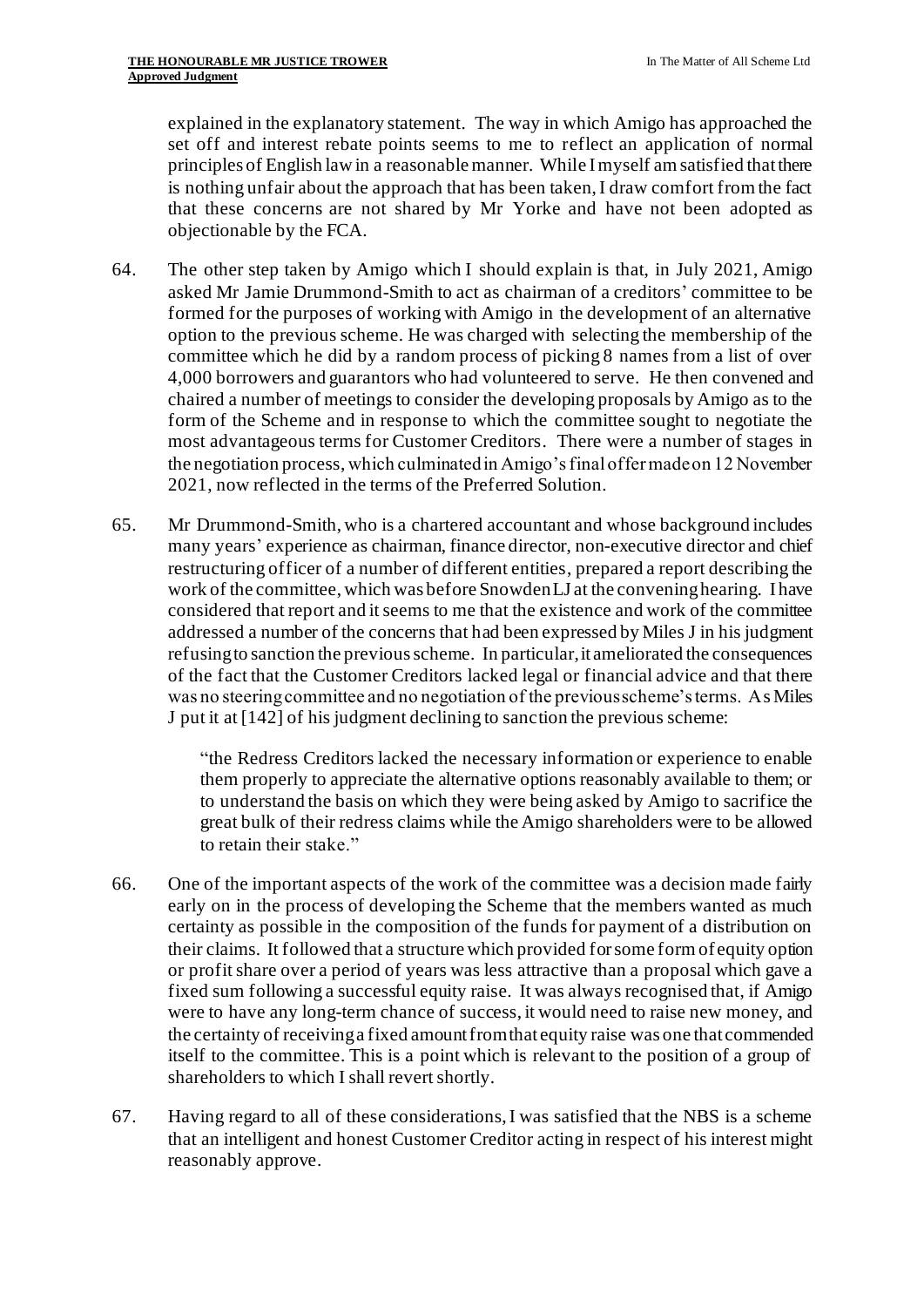#### Discretionary factors / Blots

- 68. I turn finally to a number of miscellaneous discretionary considerations which may be characterised as potential blots on the Scheme as that phrase is used in the passage from Buckley cited in *Re Telewest*. In the event I have concluded that they are not.
- 69. The first relates to the structure adopted by Amigo to establish SchemeCo for the purpose of promulgating the Schemes. Amigo considered that this was necessary because it was feared that a proposal of the Schemes by ALL itself might trigger a default under the Bonds. In the Convening Judgment at [49] to [51], Snowden LJ addressed the legal issues that arise in relation to this structure. He concluded that there was no obvious "roadblock" which would inevitably lead the court at the sanction hearing to refuse to sanction the Schemes on the basis that the releases which are a necessary part of the structure are achieved through the interposition of a special purpose vehicle such as SchemeCo.
- 70. I agree with that conclusion. This form of scheme structure has been sanctioned before. In *Re AI Scheme Limited* [2015] EWHC 2038 (Ch), Norris J sanctioned a scheme in which he had considered the question of a special purpose vehicle undertaking liability in similar circumstances during the course of his convening judgment ([2015] EWHC 1233 (Ch) at [25] to [26]). I myself adopted a similar approach in *Re SwissportFuelling Ltd (No.2)* [2020] EWHC 3413 (Ch) in which liability was undertaken by a deed of contribution. Zacaroli J considered the same point in his judgment in a Part 26A case: *Re Gategroup Guarantee Ltd* [2021] BCC 549 at [14ff]. In that case, there were a number of quite complex reasons why the interposition of a special vehicle such as SchemeCo was the only way forward, although Zacaroli J also had to consider difficult questions relating to forum shopping, which do not arise in the present case.
- 71. In my view the question is whether there are sufficient commercial reasons for the use of a special purpose structure to assume liabilities, such as SchemeCo in the present case, and whether there is any reason to believe that overcoming the restrictions contained in the Bonds in this manner might have a material adverse impact on the position of the bondholders on which they would be entitled to express a view. In my judgment there are sufficient commercial reasons in the present case for taking this course because it facilitates what would otherwise be unachievable without significant risks to the integrity of the restructuring process. No suggestion has been advanced by the bondholders that they might be prejudiced in any way and it is difficult to conceive that they might have any arguments as to why that might be the case. The evidence is that a very significant proportion of the outstanding Bonds have recently been repaid to stop interest running and, as they are fully secured, whatever happens going forward, they stand to be repaid in full in any event.
- 72. The second question raised by Mr Isaacs relates to issues of conditionality. In *Re Smile Telecoms Holdings Limited* [2021] EWHC 685 (Ch) at [52ff], having reviewed a number of the authorities, I explained that sufficient certainty is required so that the court will not act in vain. But this principle is normally applicable where failure to satisfy a condition means that the Scheme has no effect at all. It has less relevance where the scheme is effective, but the actual outcome may differ depending on the occurrence of a future event. In that type of case the issue has more to do with whether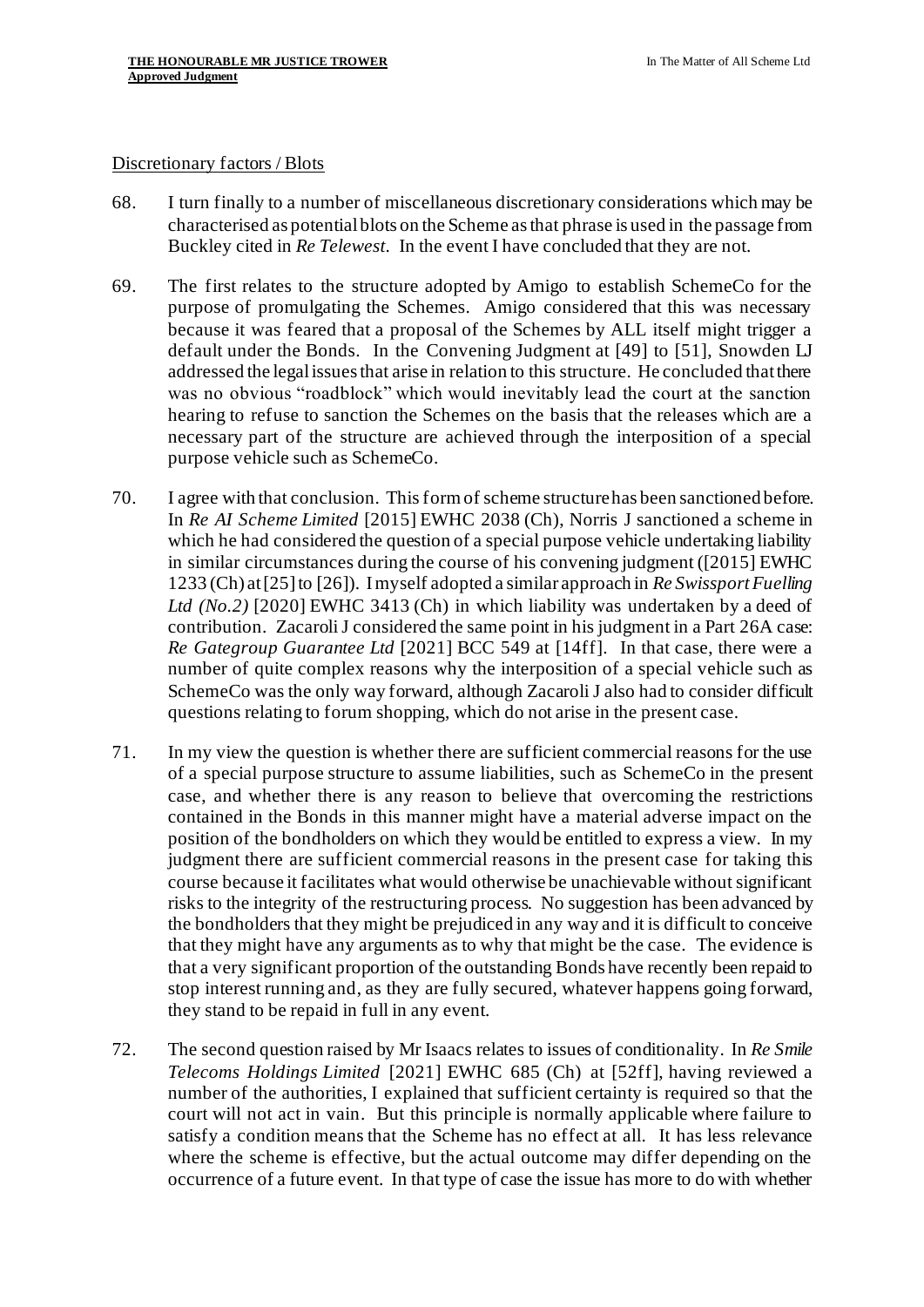the scheme creditors have been properly informed as to what may or may not occur than it does with whether the court may have acted in vain.

73. In any event, the court does not require certainty that any conditions will be satisfied and it is clear that the degree of assurance that the court requires will depend on the circumstances of the case. It seems to me that the point which normally matters is what I expressed as the third principle in *Smile Telecoms* at [57]:

> "The third important principle of more general application is one of clarity and certainty. Provided that clarity and certainty are present on the face of the scheme or plan and no further decision-making process is required, in other words it is self-executing without the further intervention of an interested third party, there is much less likely to be a problem."

- 74. In my judgment that is an important principle for determining the answer in the present case. There is no conditionality as to the effectiveness of the Scheme. The only question is whether or not the circumstances in which the Preferred Solution, and the other possibilities which depend on extraneous circumstances such as any increase in the Top Up amount and a maximisation of the Turnover Amount will or might occur. These were fully explained to Scheme Creditors, and I am satisfied that from an objective point of view there was sufficient clarity as to what was proposed and the uncertainties that might arise to ensure that Scheme Creditors had a fair description of the various possibilities and the prospects that they might occur.
- 75. In any event, so far as the first of the New Business Conditions is concerned, the FCA expressed itself in a way which indicated to me that there was a real and substantial prospect that, within 9 months of the NBS becoming effective, ALL would be permitted to restart lending. This is far from certain, but in my judgment a sound basis for thinking that it will be satisfied has been established.
- 76. So far as the Share Issue is concerned, the evidence is that investors will be concerned about any continuing FCA investigation and the possibility of a fine. Amigo's board considers that there is a realistic prospect not just that a return to lending will have been permitted but also that the investigation will have been completed and the position as to a possible fine will have been clarified. The FCA have confirmed that the amount of any fine will take account of the priority of Scheme Creditors. It should not therefore have an adverse impact on Amigo's ability to implement the NBS. In short the board considers that there is a realistic prospect that the Share Issue will succeed as a method of raising sufficient capital to restructure in accordance with the proposals described in the scheme documentation. In my view that conclusion is one to which the court should give weight in deciding whether or not to sanction the NBS.
- 77. I am satisfied that there is a sufficient prospect of the New Business Conditions being fulfilled for the Schemes to be sufficiently certain in their operation to justify sanction. If those conditions are fulfilled (with or without an increase in the Top Up Amount or the Turnover Amount) the Scheme Creditors will achieve a reorganisation of their rights against SchemeCo and Amigo in one form. If they do not, they will achieve a reorganisation of those rights in another form.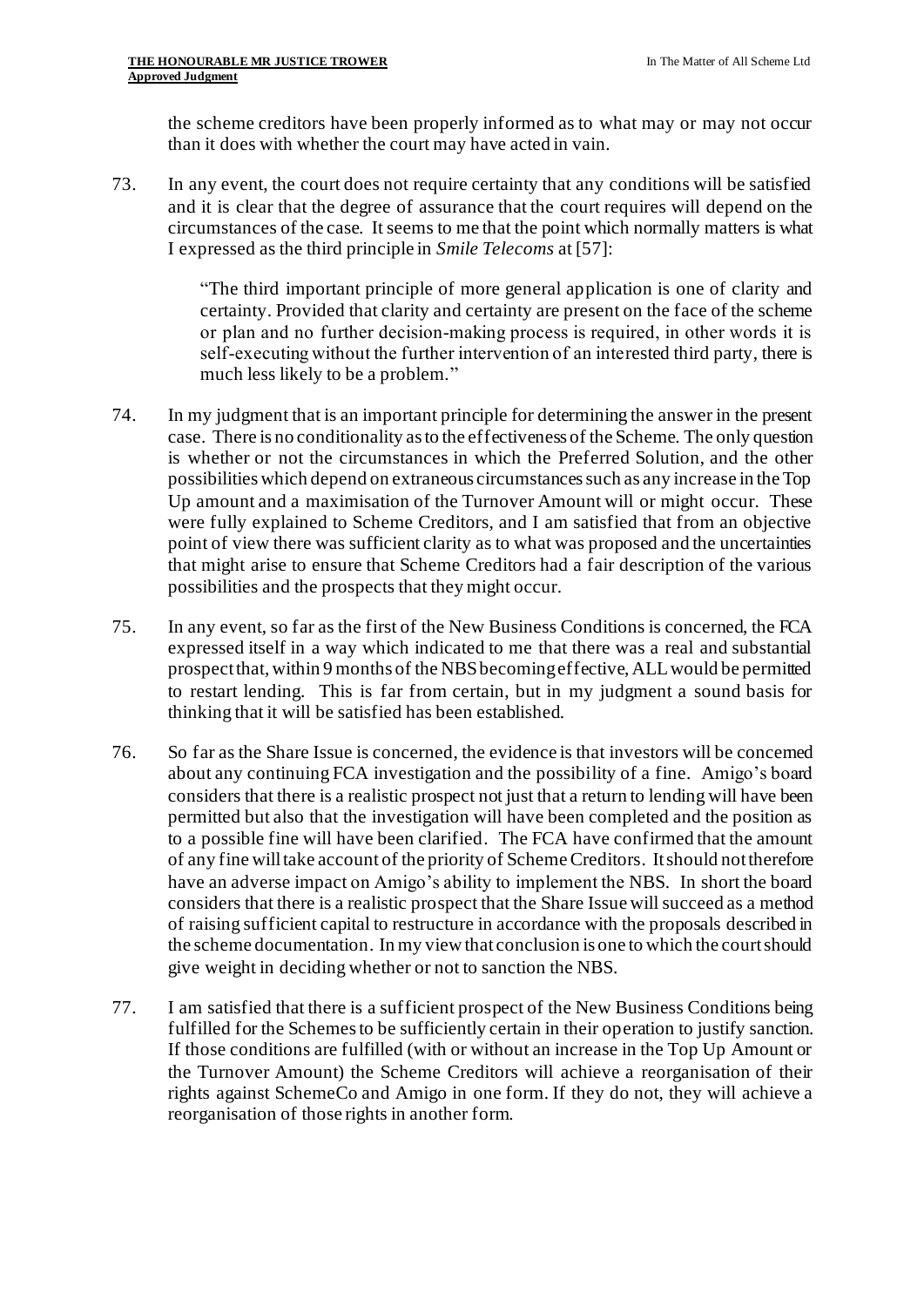#### The Holdings Shareholders

- 78. Finally, I should explain the position of Holdings' shareholders. The Preferred Solution is dependent on the contemplated Share Issue being approved by the existing shareholders of Holdings voting in general meeting. This is a simple majority threshold. An organisation called the Amigo Shareholders Action Group ("ASAG"), which says that it has 66 members holding 42.4 million shares equal to approximately 8.92% of Holdings' total issued shares, has written to SchemeCo complaining about the exclusion of existing shareholders from the Schemes and the structure of the Share Issue. Their chairman, Mr Mohammed Majid, also wrote to the court and attended the hearing. Even though he was not a creditor, and did not represent any creditor, I permitted him to make some short submissions to supplement what he had said in writing.
- 79. Mr Majid said that, although the members of the ASAG have every desire for the NBS to be sanctioned and to be a success, they think that the equity raise on which the Preferred Solution is conditional should be limited to the amount necessary to make payment to the Scheme Creditors. They consider that an equity raise for other purposes (i.e. recapitalisation) should not be part of the NBS and as he put it in his letter to the court "Amigo should not be permitted to use the threat of liquidation, as built into the scheme, to leverage shareholder agreement to that broader raise".
- 80. It is clear that part of ASAG's concern was that its members opposed the 95% equity dilution that is contemplated by the Share Issue. Mr Majid also said that Amigo was wrong to say, as it did through the witness statement of its chief restructuring officer, that the significant level of dilution was required in order to maximise returns to Customer Creditors under the Preferred Solution. He said that the amount of capital to be raised was pitched at the wrong level and that it was wrong in principle for the funds to be raised by the Share Issue to be used overwhelmingly for the purpose Amigo's business activities going forward, which he said was extraneous to the proper purpose of a creditor scheme.
- 81. With respect to Mr Majid, the submissions he made were misconceived. I agree with Mr Isaacs' submission that the payment of creditors is inseparable from funding new lending under the NBS Preferred Solution. As Amigo's skeleton argument explained, both practically and commercially, new money to pay creditors can only be raised as part of a recapitalisation which is then able to pay a return on those new monies. There is no evidence that existing shareholders (who ASAG note are principally retail investors) have either the means or the willingness to participate in a £15 million rights issue for the purpose of raising funds for creditors and I agree with Amigo that it is fanciful for ASAG to suggest that any external investors would participate in such a share issue when it would leave the new business without adequate capital to continue.
- 82. In any event, I also agree with Amigo's submission that ASAG's complaints, even if meritorious from the perspective of out-of-the money shareholders, have no legal relevance. The previous scheme failed because, in part, it was considered that the interests of Customer Creditors were not sufficiently prioritised, relative to those of existing shareholders. The position is now even more acute because it is clear that the appropriate comparator is administration, which was not established at the time of the sanction hearing for the previous scheme before Miles J. If ALL were to go into administration, as will happen if one of the Schemes is not sanctioned, there will be no